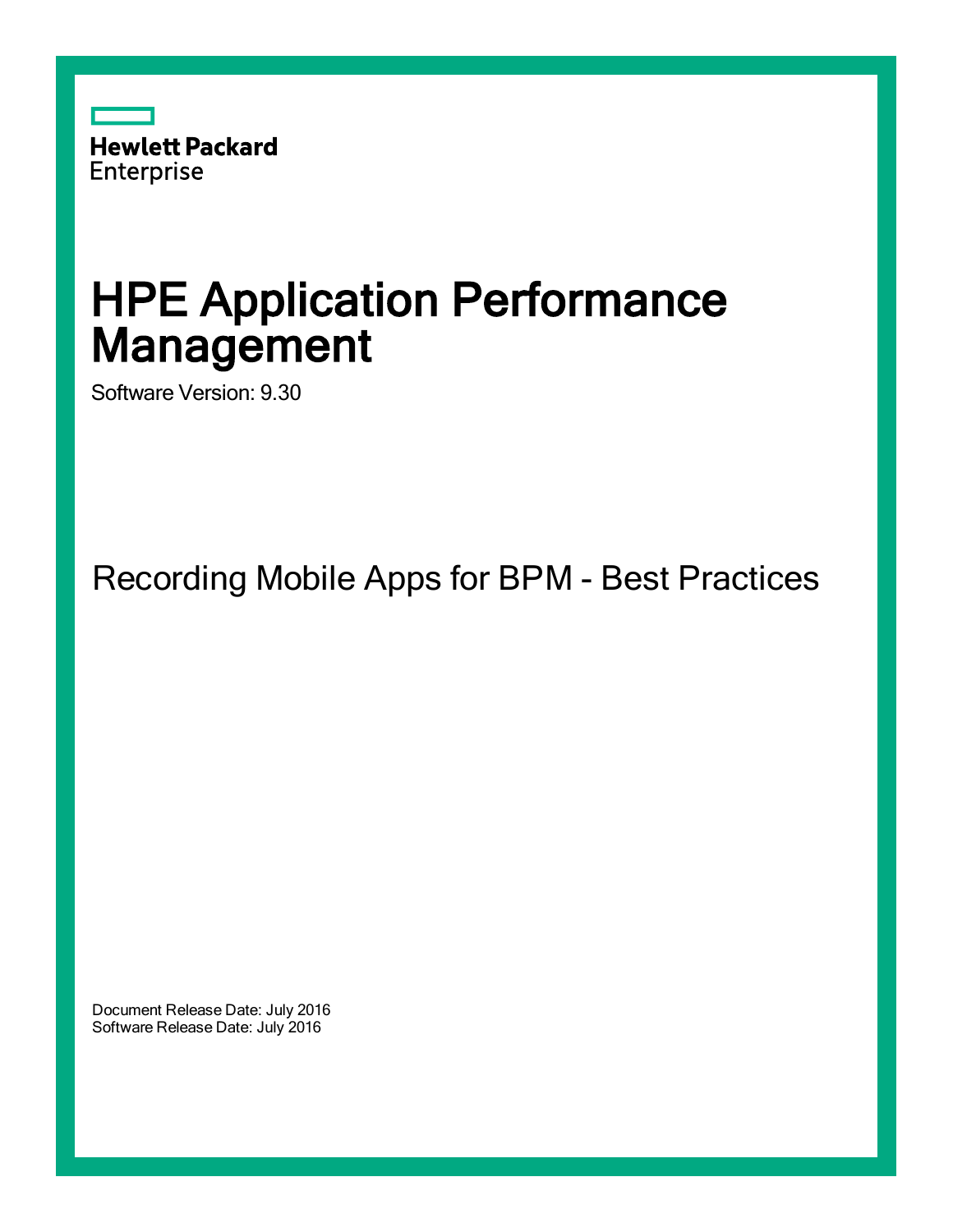### Legal Notices

#### **Warranty**

The only warranties for Hewlett Packard Enterprise products and services are set forth in the express warranty statements accompanying such products and services. Nothing herein should be construed as constituting an additional warranty. HPE shall not be liable for technical or editorial errors or omissions contained herein.

The information contained herein is subject to change without notice.

### Restricted Rights Legend

Confidential computer software. Valid license from HPE required for possession, use or copying. Consistent with FAR 12.211 and 12.212, Commercial Computer Software, Computer Software Documentation, and Technical Data for Commercial Items are licensed to the U.S. Government under vendor's standard commercial license.

#### Copyright Notice

© Copyright 2005 - 2016 Hewlett Packard Enterprise Development LP

#### Trademark Notices

Adobe® and Acrobat® are trademarks of Adobe Systems Incorporated.

AMD and the AMD Arrow symbol are trademarks of Advanced Micro Devices, Inc.

Google™ and Google Maps™ are trademarks of Google Inc.

Intel®, Itanium®, Pentium®, and Intel® Xeon® are trademarks of Intel Corporation in the U.S. and other countries.

iPod is a trademark of Apple Computer, Inc.

Java is a registered trademark of Oracle and/or its affiliates.

Microsoft®, Windows®, Windows NT®, Windows® XP, and Windows Vista® are U.S. registered trademarks of Microsoft Corporation.

Oracle is a registered trademark of Oracle Corporation and/or its affiliates.

UNIX® is a registered trademark of The Open Group.

#### Documentation Updates

The title page of this document contains the following identifying information:

- Software Version number, which indicates the software version.
- Document Release Date, which changes each time the document is updated.
- Software Release Date, which indicates the release date of this version of the software.

To check for recent updates or to verify that you are using the most recent edition of a document, go to: https://softwaresupport.hpe.com/group/softwaresupport/search-result?keyword=.

This site requires an HPE Passport account. If you do not have one, click the **Create an account** button on the HPE Passport Sign in page.

### Support

Visit the HPE Software Support website at: **https://softwaresupport.hpe.com**

This website provides contact information and details about the products, services, and support that HPE Software offers.

HPE Software Support provides customer self-solve capabilities. It provides a fast and efficient way to access interactive technical support tools needed to manage your business. As a valued support customer, you can benefit by using the support website to: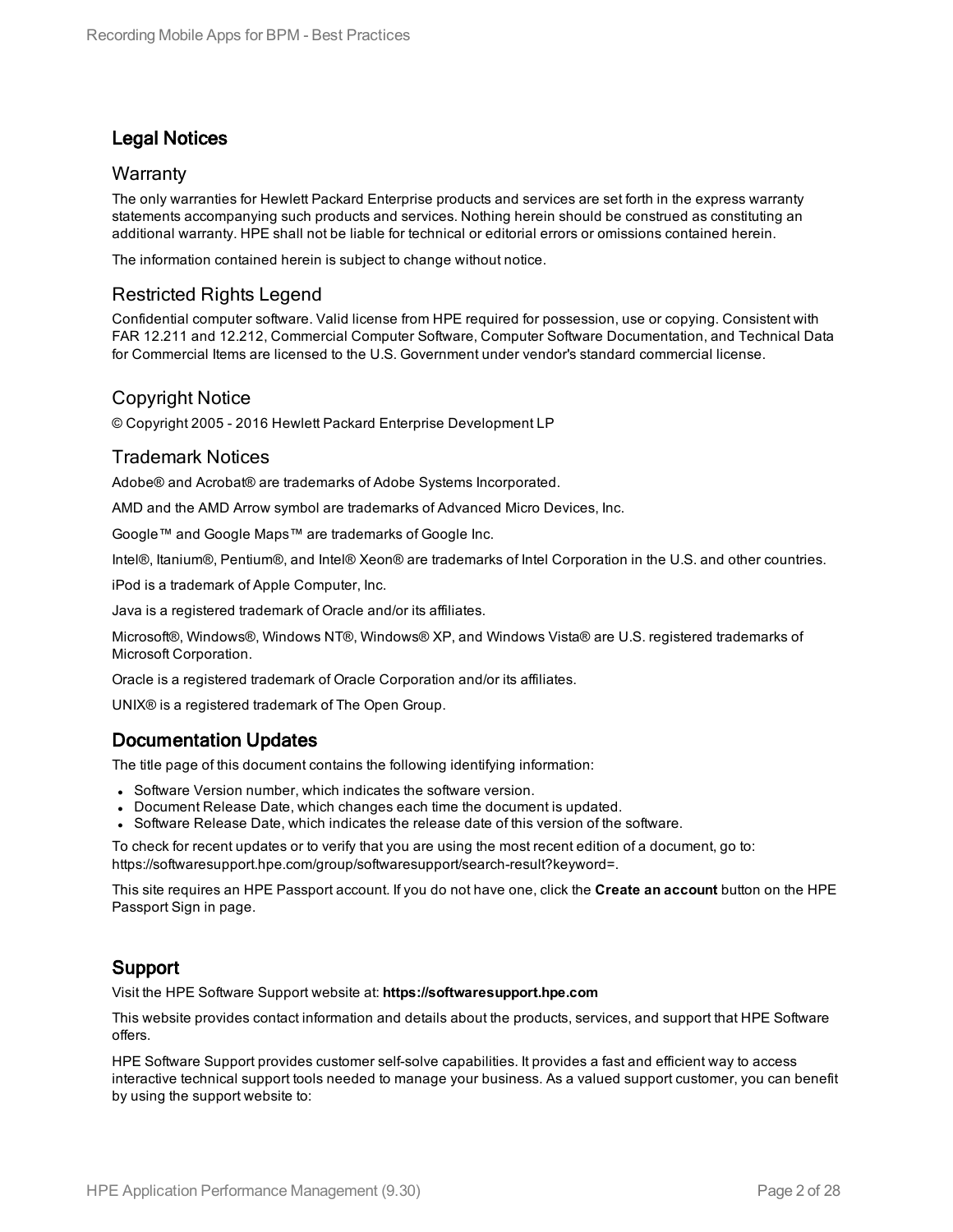- Search for knowledge documents of interest
- Submit and track support cases and enhancement requests
- Download software patches
- Manage support contracts
- Look up HPE support contacts
- Review information about available services
- Enter into discussions with other software customers
- Research and register for software training

Most of the support areas require that you register as an HPE Passport user and sign in. Many also require a support contract. To register for an HPE Passport ID, go to **https://softwaresupport.hpe.com** and click **Register**.

To find more information about access levels, go to: **https://softwaresupport.hpe.com/web/softwaresupport/access-levels**

#### HPE Software Integrations, Solutions and Best Practices

Access the Hewlett Packard Enterprise Software Support site (**https://softwaresupport.hpe.com/manuals**) to search for a wide variety of best practice documents and materials.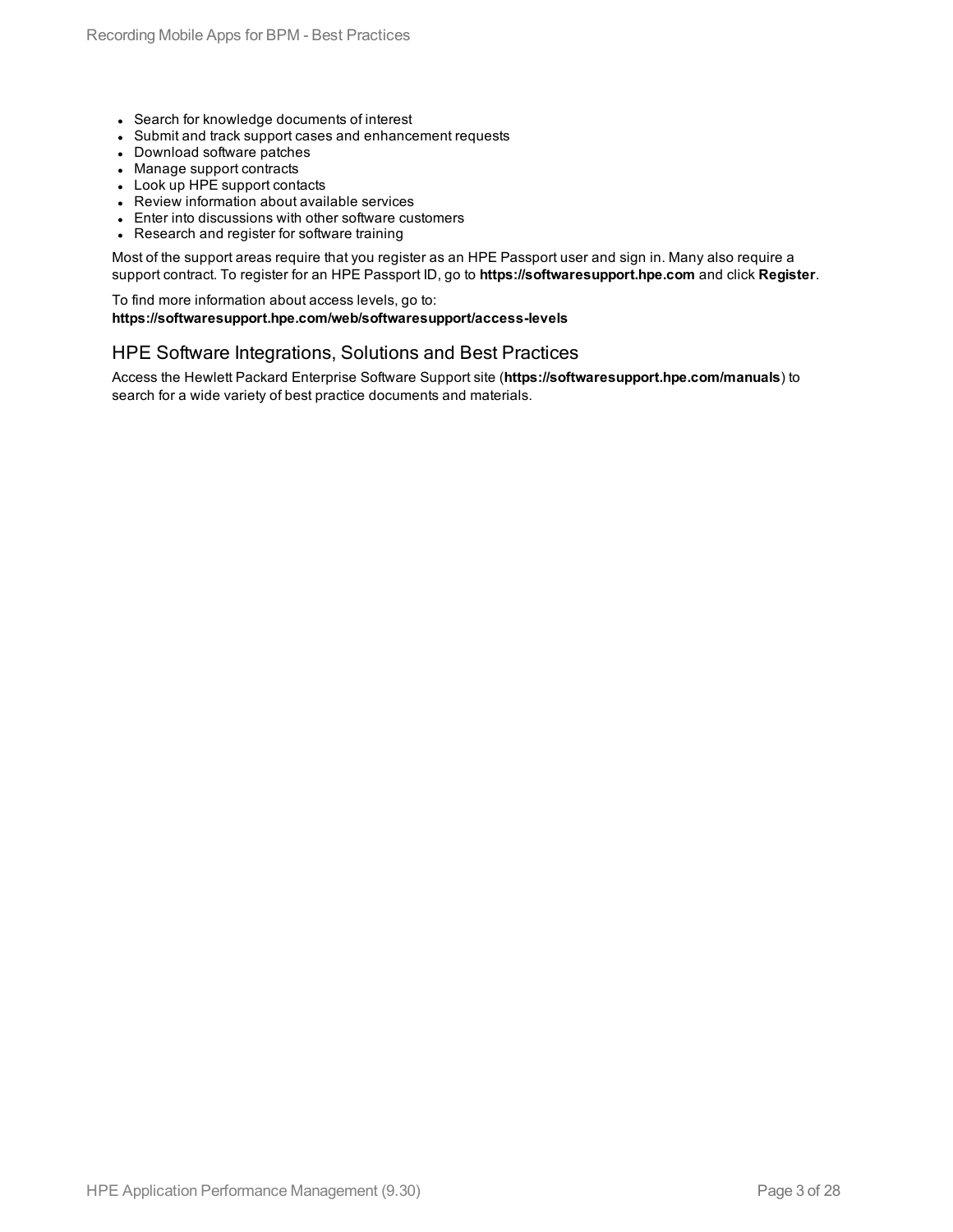# **Contents**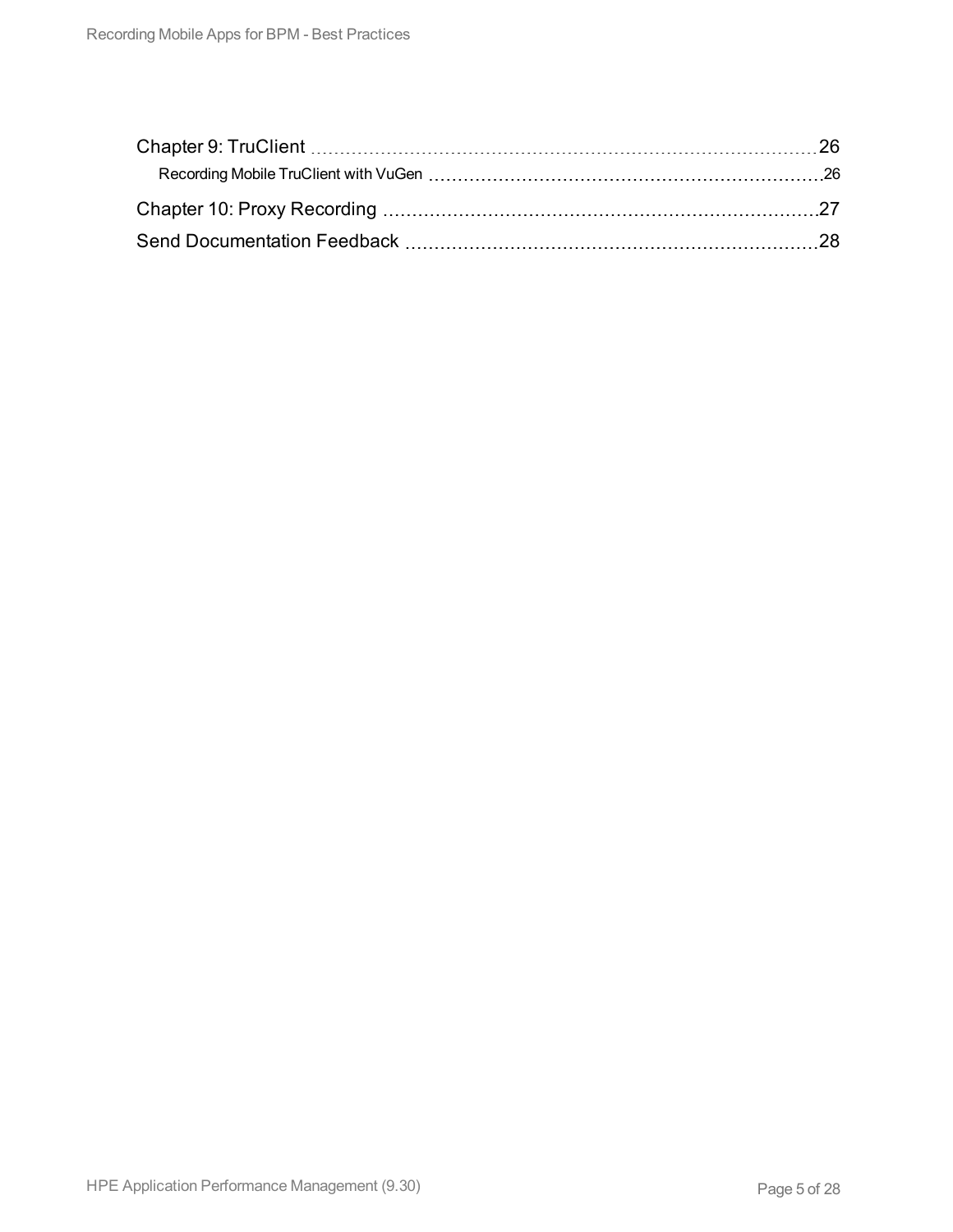# <span id="page-5-0"></span>Chapter 1: Introduction

Business Process Monitor (BPM) runs scripts that are recorded by Virtual User Generator (VuGen). This document provides best practices for using VuGen to record mobile native applications for BPM. The document provides general best practices, as well as explanations about a number of emulators. The document also provides a brief description of how to record scripts using the Mobile True client protocol.

A mobile app (HTTP/HTML) is a protocol that enables you to develop scripts using mobile devices or device emulators that communicate with servers over HTTP. You can record network traffic to a capture file (PCAP file) and create a VuGen script, or you can use a mobile emulator on your VuGen machine to develop scripts.

Mobile emulators are available for free on the web. You must install the correct emulator version that is supported by your application, and meet the system requirements for each emulator software you use.

#### **Note:**

- This documented in intended for VuGen experts who are recording scripts for BPM.
- For an overview of using HP LoadRunner for mobile performance testing, see [http://h30499.www3.hp.com/t5/HP-LoadRunner-and-Performance/Who-s-up-for-some-mobile](http://h30499.www3.hp.com/t5/HP-LoadRunner-and-Performance/Who-s-up-for-some-mobile-performance-testing/ba-p/5974699)[performance-testing/ba-p/5974699](http://h30499.www3.hp.com/t5/HP-LoadRunner-and-Performance/Who-s-up-for-some-mobile-performance-testing/ba-p/5974699).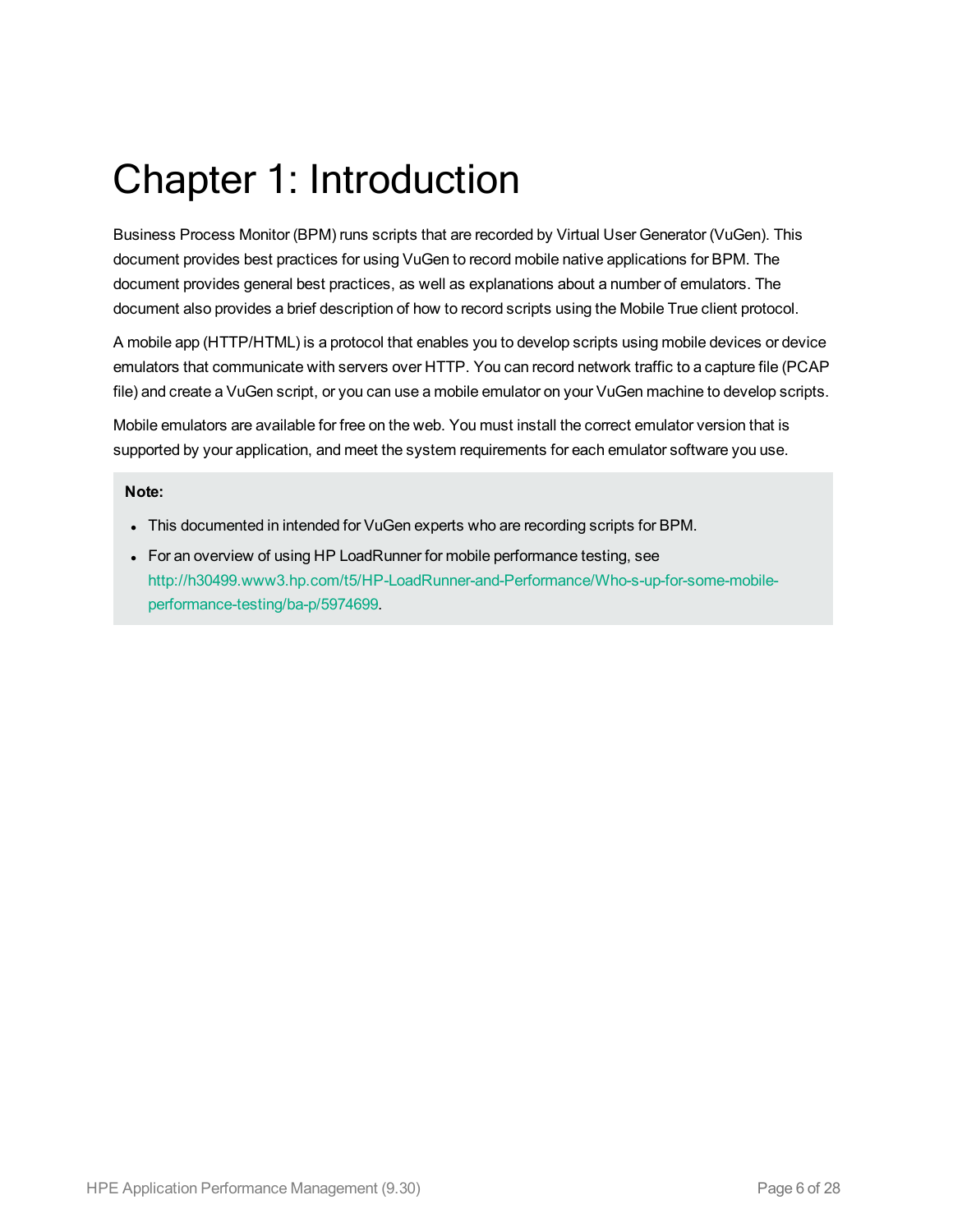# <span id="page-6-0"></span>Chapter 2: Choosing a Mobile Monitoring Solution

In order to monitor a mobile application, you need to first answer the following questions:

- 1. Is it a technology-based application using HTML or HTTP (mobile web browser)?
- 2. Is the software installed on the machine locally (native application), or can you browse using browsing software such as IE, Firefox, or Safari?

If the application does **not** support HTML or HTTP, you need to use real-device monitoring like the Perfecto integration.

If the application **supports** HTML or HTTP, you need to decide what is important to you in your application monitoring:

- Do you want to bounce your application via wireless carrier (real wireless carrier network monitoring)?
- Do you only want to monitor your application backend, no matter which network you use (proactive backend-side monitoring)?
- <span id="page-6-1"></span>Is it important to you to simulate client activity over a specific device (real-device user monitoring)?

## Mobile Monitoring Options

The following tables can help you choose the best solution to your mobile monitoring:

- ["Monitoring](#page-7-0) Solutions" on the next page
- ["Application](#page-7-1) Types" on the next page
- ["Protocols"](#page-8-0) on page 9
- "Native Mobile Apps [Recording](#page-8-1) Methods" on page 9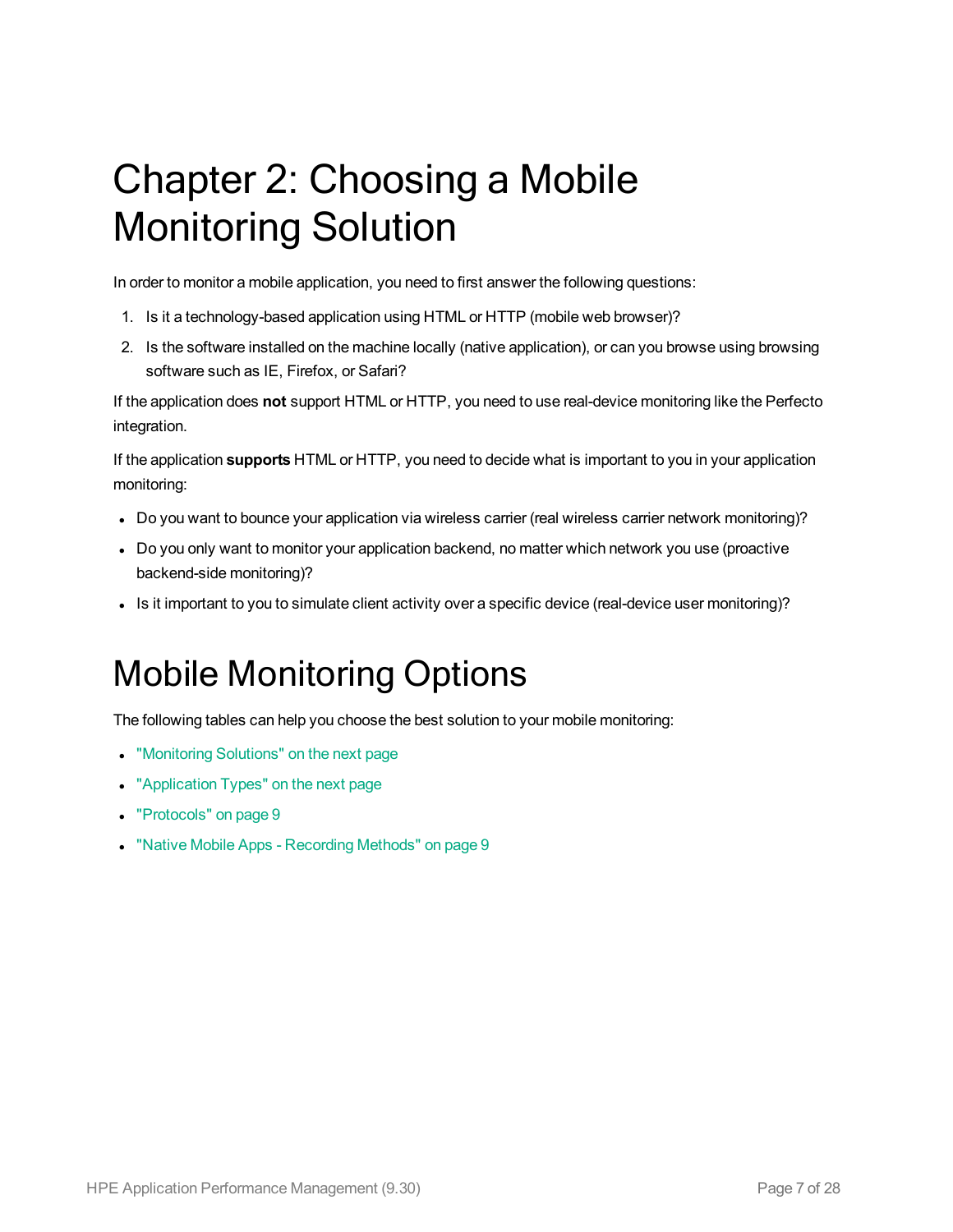## <span id="page-7-0"></span>Monitoring Solutions

| <b>Monitoring Solution</b>                  | <b>Protocols</b>                                                                                                                           | <b>BPM</b> installation                                                                                           |
|---------------------------------------------|--------------------------------------------------------------------------------------------------------------------------------------------|-------------------------------------------------------------------------------------------------------------------|
| Real wireless carrier<br>network monitoring | Mobile<br>$\bullet$<br><b>TruClient</b><br>Mobile App<br>$\bullet$<br>(HTTP/HTML)<br>Mobile<br>$\bullet$<br>PerfectoMobil<br>e Integration | Add to the BPM machine a 3G card to emulate real carrier<br>network connection (except for Perfecto integration). |
| Proactive backend-<br>side monitoring       | Mobile<br><b>TruClient</b><br>Mobile App<br>$\bullet$<br>(HTTP/HTML)                                                                       | No need to add 3G card.                                                                                           |
| Real-device user<br>monitoring              | Mobile<br>PerfectoMobile<br>Integration                                                                                                    | No need to add 3G card.                                                                                           |

## <span id="page-7-1"></span>Application Types

| <b>Application</b><br><b>Type</b> | <b>Protocols</b>                                                  | <b>Comments</b>                                                                    |
|-----------------------------------|-------------------------------------------------------------------|------------------------------------------------------------------------------------|
| <b>Native</b>                     | Mobile App<br>(HTTP/HTML)<br>Mobile PerfectoMobile<br>Integration | See "Native Mobile Apps - Recording Methods" on the next<br>page for more details. |
| Web Browser                       | <b>Mobile TruClient</b><br>Mobile App<br>(HTTP/HTML)              | TruClient works with Firefox browser API, and will soon work<br>with IE.           |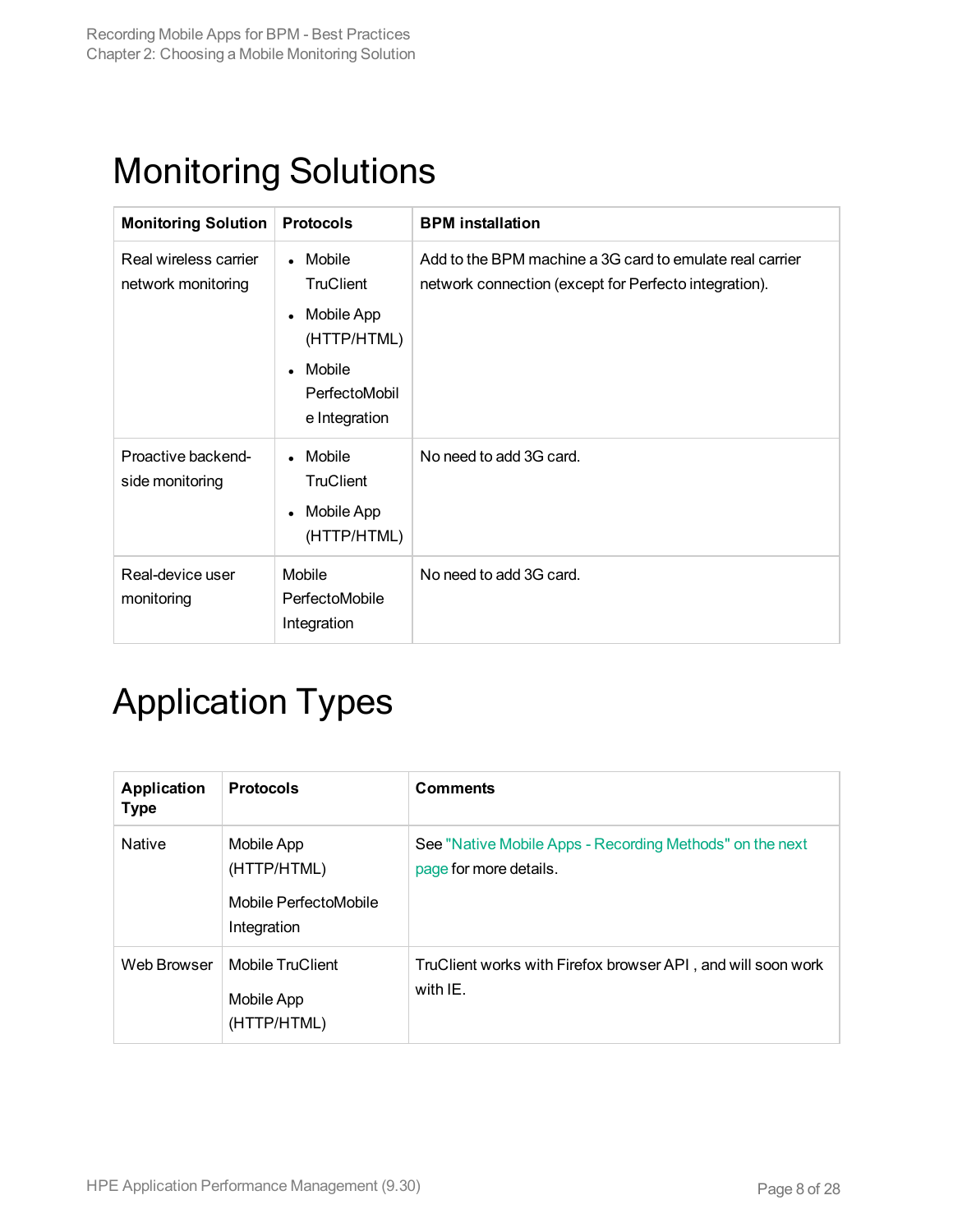### <span id="page-8-0"></span>Protocols

| <b>Protocols</b>                        | <b>Methods</b>                                                                                                                                                                    | <b>Comments</b>                                                                                                                                                                                                     |
|-----------------------------------------|-----------------------------------------------------------------------------------------------------------------------------------------------------------------------------------|---------------------------------------------------------------------------------------------------------------------------------------------------------------------------------------------------------------------|
| Mobile<br><b>TruClient</b>              | Web browser based<br>protocol.<br>Recording using<br>VugGen using a<br>local PC Firefox/IE<br>browser.                                                                            | No need for 3G connectionor mobile device, or mobile<br>emulators.                                                                                                                                                  |
| <b>Mobile App</b><br>(HTTP/HTML)        | Supports both web<br>browser, and native:                                                                                                                                         | The script is simply an HTTP/Web regular script emulating a<br>specific UserAgent (Device).                                                                                                                         |
|                                         | For web browser<br>recording see<br>above Mobile<br><b>TruClient</b><br>comments.<br><b>For Native</b><br>recording, see<br>"Native Mobile<br>Apps - Recording<br>Methods" below. | For SSL applications, either use the Android emulator recording<br>method (which avoids certificate imports), or get the certificate<br>from the application admin, and import it to VuGen to enable<br>decryption. |
| Mobile<br>PerfectoMobile<br>Integration | This can be done either<br>using a QTP script, or<br>using a VuGen<br>template.                                                                                                   | VuGen templates save you the QTP integration, but you must<br>open BPM to the Perfecto open API interface.                                                                                                          |

### <span id="page-8-1"></span>Native Mobile Apps - Recording Methods

**Scenario If... Then...**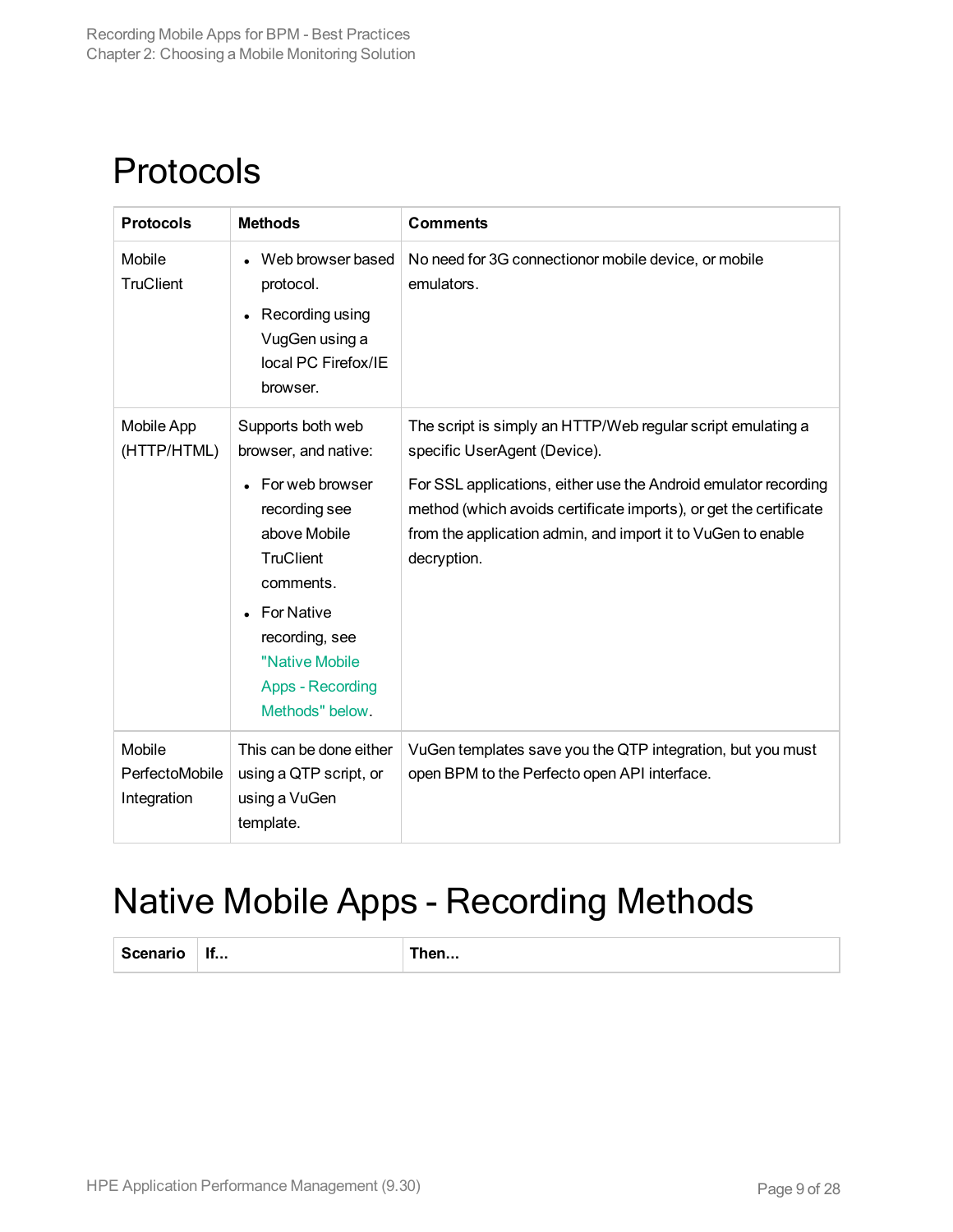| Proxy<br>Recording                          | The mobile device can<br>be connected to the<br>same network as the<br>VuGen machine, and;<br>The app allows proxy<br>configuration                                                                       | You can configure your mobile app to use VuGen proxy to<br>record the traffic.                                                                                                                                                |
|---------------------------------------------|-----------------------------------------------------------------------------------------------------------------------------------------------------------------------------------------------------------|-------------------------------------------------------------------------------------------------------------------------------------------------------------------------------------------------------------------------------|
| Server-<br>Side<br>Recording                | You don't want (or can't)<br>record from the actual<br>device, and;<br>The device, server, and<br>$\bullet$<br>VuGen machine are in<br>the same network, and;<br>You only need to record<br>on one server | Install VuGen's Mobile Sniffer Agent on the server.<br>You can then use the protocol's 'Record and Analyze Traffic'<br>feature, which will use the agent to record the traffic.<br>Note that no 3G is required for recording. |
| Script<br>from<br><b>Network</b><br>Capture | You already have a network<br>capture file, such as<br>WireShark's 'pcap' file                                                                                                                            | Use the protocol's 'Analyze Traffic' feature to turn it into a<br>script.                                                                                                                                                     |
| Device<br>Emulator<br>Recording             | • You don't want (or can't)<br>record from the actual<br>device, and;<br>The mobile OS is<br>Android, and;<br>You have a device<br>emulator available                                                     | Record from the emulator by using the protocol's 'Emulator<br>Recording' feature.<br>Note that no 3G is required for recording.                                                                                               |
| On-<br>Device<br>Recording                  | Your Android device is<br>rooted (to allow access to<br>the device's system)                                                                                                                              | You can install the LoadRunner Mobile Recorder on the device,<br>and use it to record the traffic as a standard 'pcap' file. You can<br>then open the file on your VuGen machine to create a script.                          |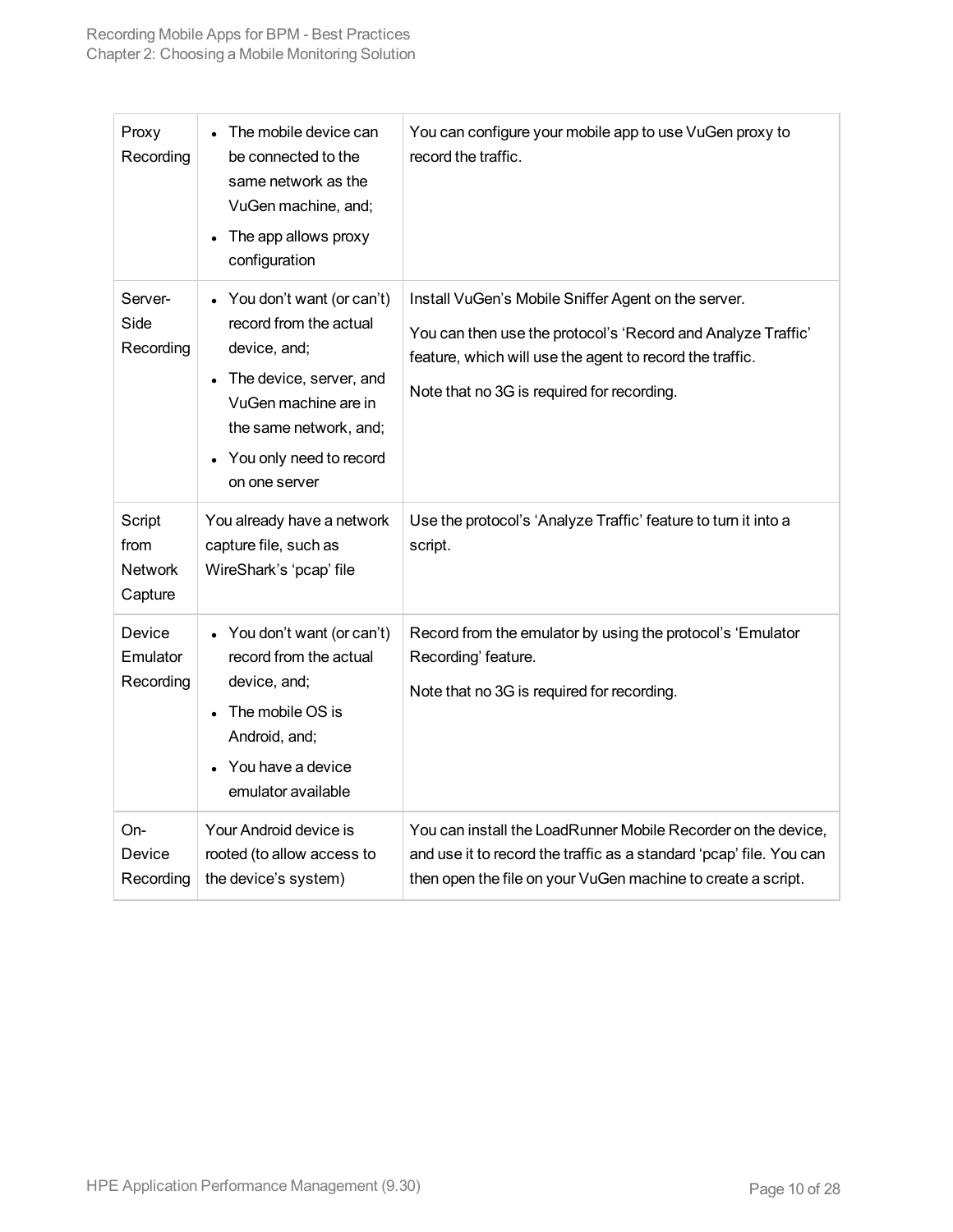# <span id="page-10-0"></span>Chapter 3: Android

## <span id="page-10-1"></span>Installing the SDK

- 1. Download and install the Android SDK from the following location: <http://developer.android.com/sdk/index.html>.
- 2. Start the SDK Manager.
- 3. Install the relevant APIs and Android platform tools.

| Android SDK and AVD Manager                                                                    |                                                                                                                                                                                                                                                                                                                            | x<br>د د |
|------------------------------------------------------------------------------------------------|----------------------------------------------------------------------------------------------------------------------------------------------------------------------------------------------------------------------------------------------------------------------------------------------------------------------------|----------|
| <b>Virtual devices</b><br>Installed packages<br>Available packages<br><b>Settings</b><br>About | SDK Location: C:\Program Files (x86)\Android\android-sdk<br>Installed packages<br>X Android SDK Tools, revision 12<br><b>R</b> Android SDK Platform-tools, revision 6<br>Documentation for Android SDK, API 13, revision 1<br>SDK Platform Android 3.2, API 13, revision 1<br>SDK Platform Android 3.1, API 12, revision 3 |          |
|                                                                                                | SDK Platform Android 3.0, API 11, revision 2<br>SDK Platform Android 2.3.3, API 10, revision 2<br>SDK Platform Android 2.3, API 9, revision 1<br>SDK Platform Android 2.2, API 8, revision 3<br>SDK Platform Android 2.1-update1, API 7, revision 3<br><b>Description</b>                                                  |          |
|                                                                                                | Update All<br>Delete                                                                                                                                                                                                                                                                                                       | Refresh  |

4. If the SDK Manager fails to retrieve the list of available tools, check your Internet proxy settings under the **Settings** tab and click **Refresh**.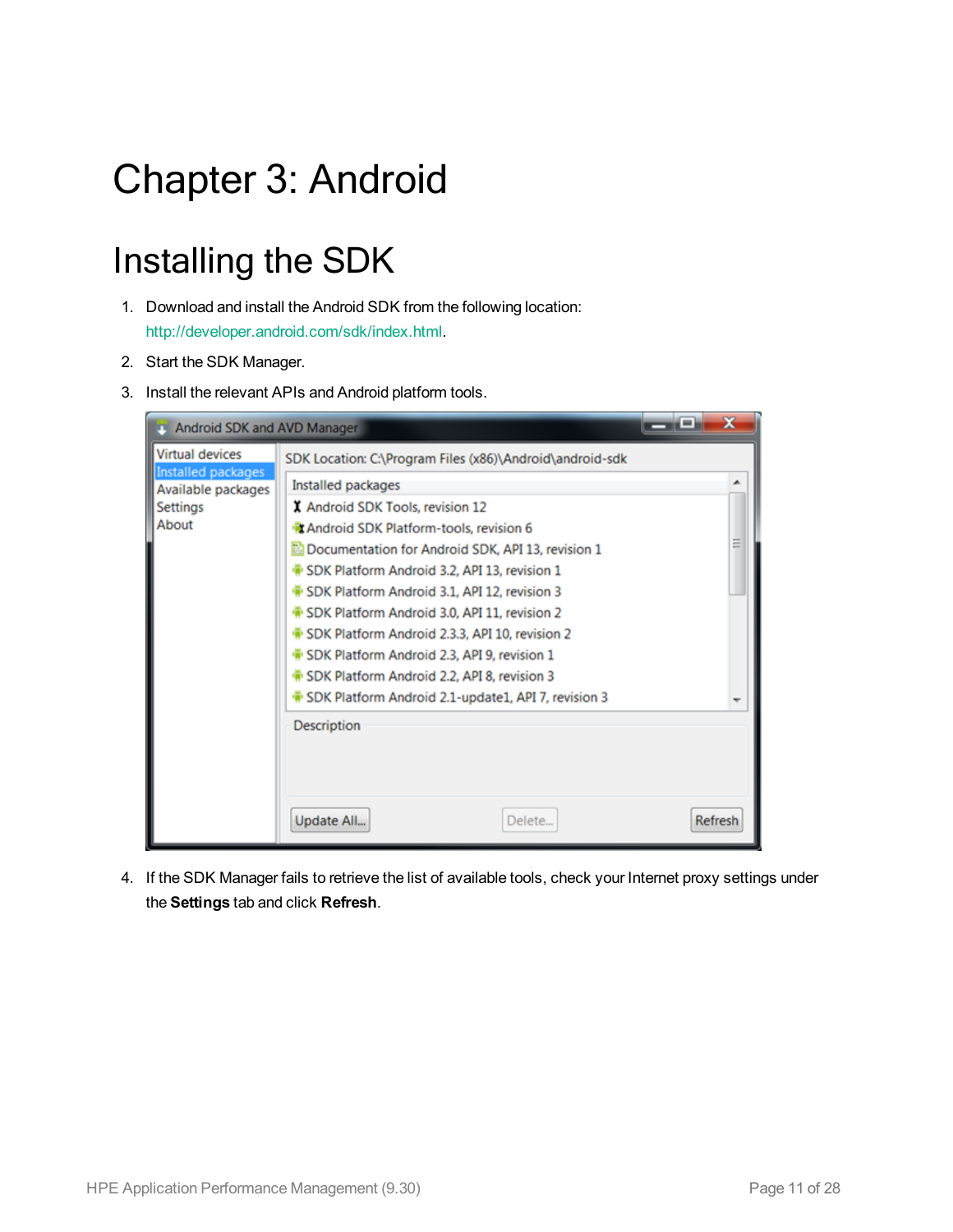| Android SDK and AVD Manager                                                                    |                                               | $=$ $\Box$                                         |
|------------------------------------------------------------------------------------------------|-----------------------------------------------|----------------------------------------------------|
| <b>Virtual devices</b><br>Installed packages<br>Available packages<br><b>Settings</b><br>About | <b>Proxy Settings</b><br>HTTP Proxy Port 8080 | HTTP Proxy Server web-proxy.isr.hp.com             |
|                                                                                                | Misc<br>Ask before restarting ADB             | Force https:// sources to be fetched using http:// |

### <span id="page-11-0"></span>Creating and Running an Android Virtual Device (AVD)

#### **To create an Android Virtual Device:**

- 1. Open a command line and navigate to <ANDROID\_SDK>\tools, where <ANDROID\_SDK> is the path where you installed the Android SDK.
- 2. Use **android list targets** to view the list of available APIs and their IDs.
- 3. Create a new virtual device using the command : **android create avd –n <avd\_name> –t <target\_id>**, where:
	- $\cdot$  <target\_id> is the number taken from the target list
	- $\cdot$  <avd\_name> is the desired virtual machine name

#### **Note:**

- In Android 4.0 the AVD Manager is located in the Tools directory.
- Ensure you select a device with Google APIs.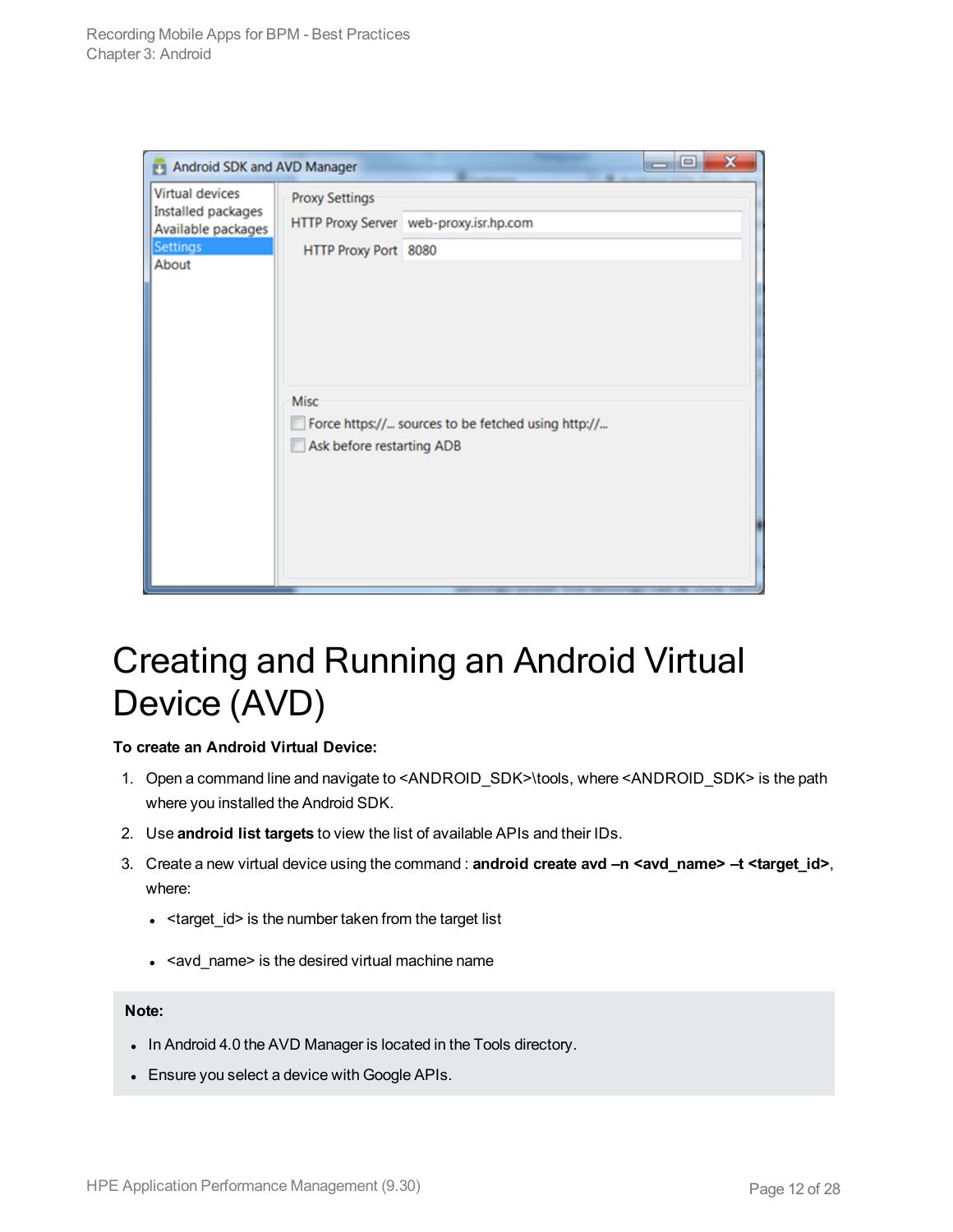| Nan <sub>n</sub> | android44                                |   |
|------------------|------------------------------------------|---|
| Target:          | Google APIs (Google Inc.) - API Level 14 |   |
|                  | CPU/ABI:   ARM (armeabi-v7a)             | ÷ |

#### **To run an Android Virtual Device:**

- 1. Open a command line and navigate to <ANDROID\_SDK>\tools, where <ANDROID\_SDK> is the path where you installed the Android SDK.
- <span id="page-12-0"></span>2. Run the command **emulator @<avd\_name>**, where <avd\_name> is the name you used when creating the AVD.

## Configuring a Proxy on the Android Network

- 1. Run the AVD as described in ["Creating](#page-11-0) and Running an Android Virtual Device (AVD)" on the previous [page.](#page-11-0)
- 2. On the HOME screen, click **Menu**.
- 3. Select **Settings > Wireless & Networks > Mobile Networks > Access Point Names – Telkila**.
- 4. Enter your proxy address in the **Proxy** field.
- 5. Enter the port number in the **Port** field.

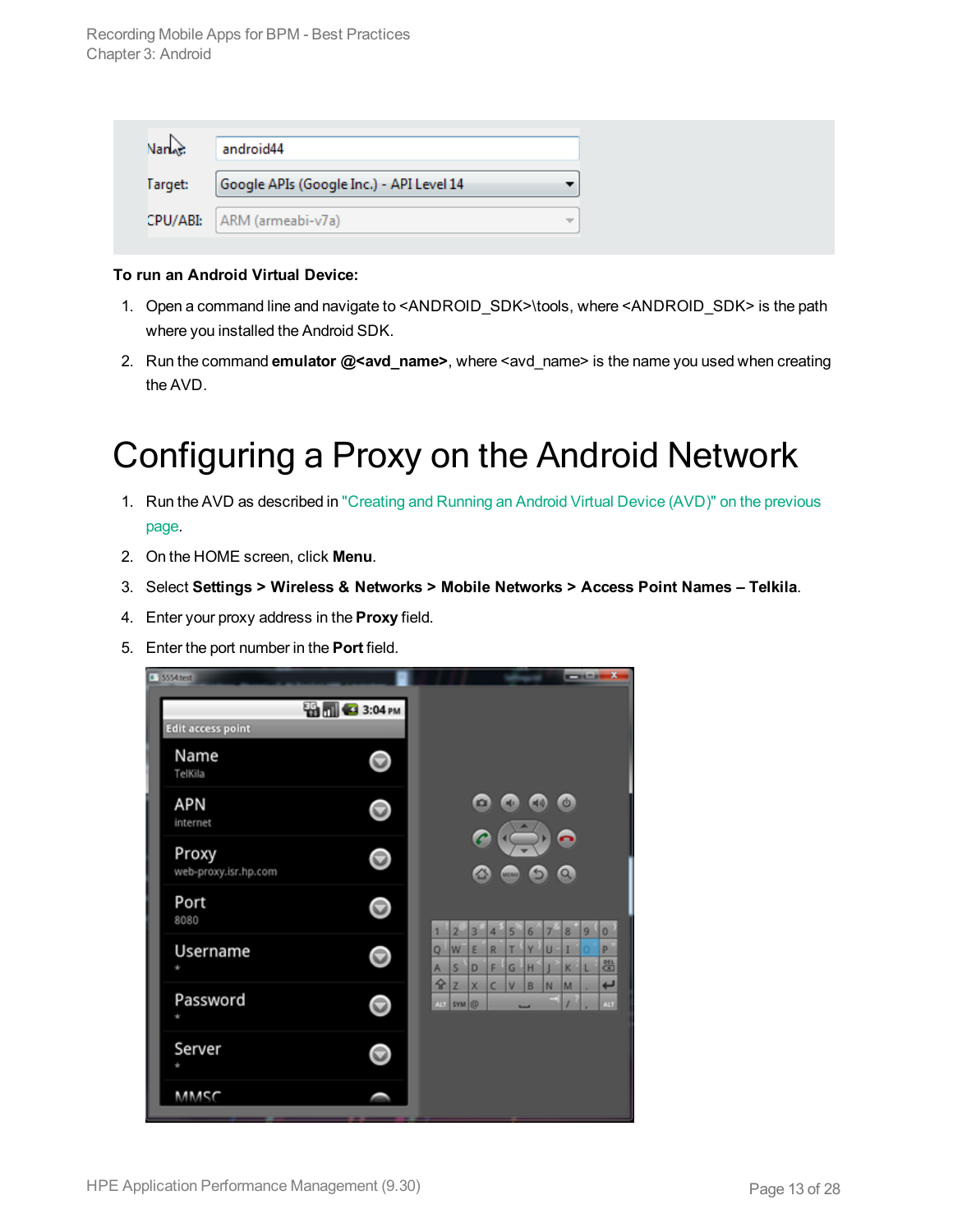### <span id="page-13-0"></span>Installing an Application on the Android Emulator

- 1. Open the AVD.
- 2. Open a command line and navigate to <ANDROID\_SDK>\tools, where <ANDROID\_SDK> is the path where you installed the Android SDK.
- 3. Run the command **adb install <\$APK>**, where <\$APK> is the name of the apk file.

Note the following:

- Ensure you create a device that includes the Google Inc. API.
- If the proxy URL does not work, try using the proxy IP.
- <span id="page-13-1"></span>• Android does not support PAC proxy URLs. You must specify the exact proxy name or IP.

### Recording a Mobile Native Application

- 1. Open VuGen and create a new virtual user (**File > New**).
- 2. Select **Mobile App (HTTP/HTML)**, and click **Start Recording**.
- 3. Select **Record Emulator** and configure the following parameters:
	- **Emulator to record**: Set the path to the emulator.exe file in the Android SDK folder.
	- **Command line**: Add any command line arguments that are required to run the emulator (for example, @avd\_name,).
	- **Working directory**: Set the path to the directory in which the emulator.exe is located (typically ANDROID\_SDK\_FOLDER\tools).
- 4. Click **Finish.**
- 5. The Android emulator starts. Open your native app and perform the actions you want to record.
- 6. When you have recorded all the actions, go to VuGen and click **Stop**.
- 7. Select **File > Zip operations > Export to zip file**. We recommend you choose the **Runtime files** option for a smaller script size.
- 8. Enter a name for the script and click **OK**.
- 9. Click **OK** again.

The script is now ready to run on Business Process Monitor (BPM).

**Tip:**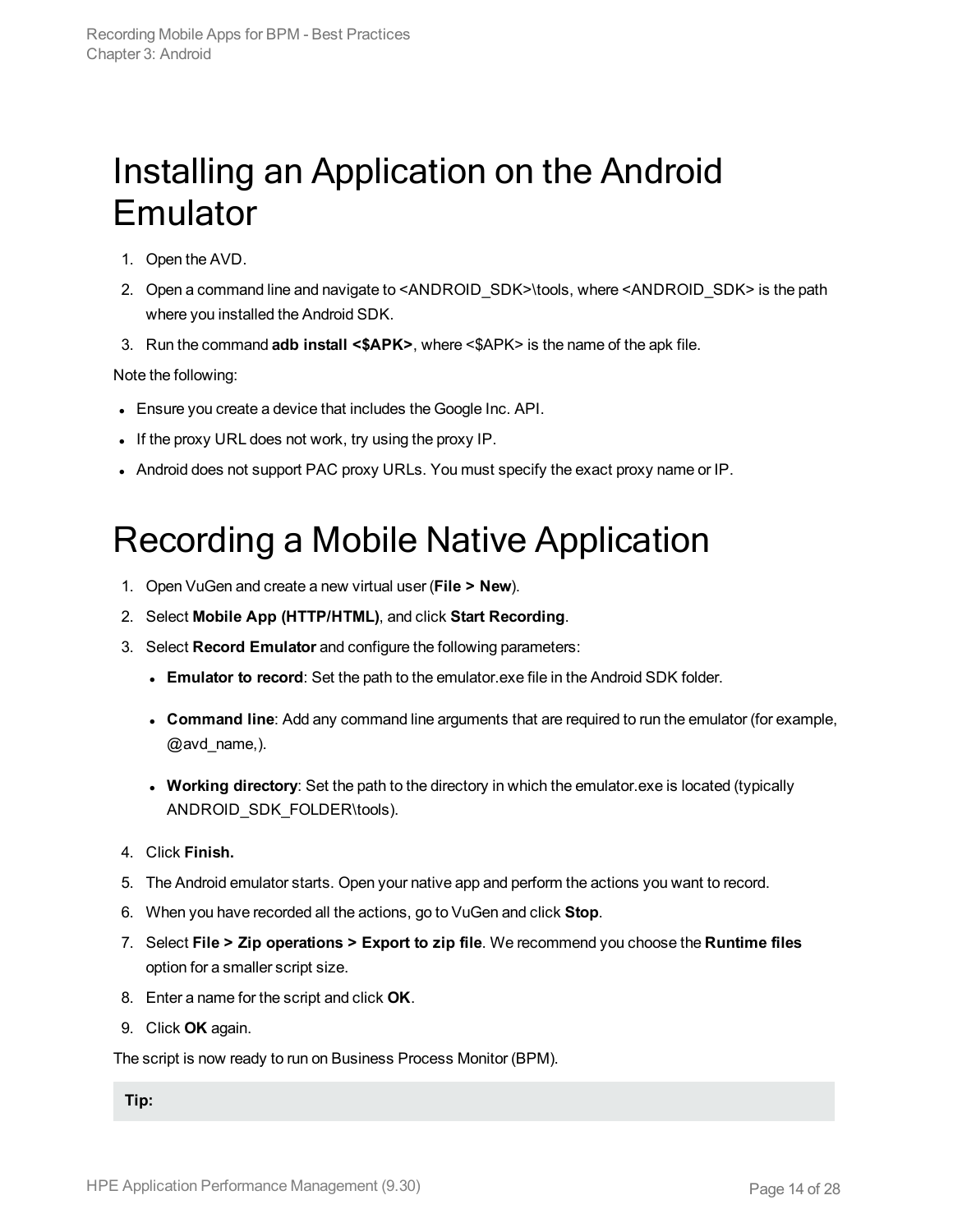- **Computer resources**: Ensure you have enough computer memory when recording.
- <sup>l</sup> **Slow start up**: Usually, the emulator start up is very slow and can take several minutes.
- **Text check**: Document the relevant text checks during recording. A good way to do this is to use the Inset comments feature.

## <span id="page-14-0"></span>Recording a Secure/SSL Native Application

- 1. Add **sdcard** to the android emulator:
	- a. Open the Android emulator installation directory and run **AVD Manager.exe**.
	- b. Select the Android 4.0 emulator, and choose **Edit**.
	- c. Choose **sd card with 10 MB** (you can make this any size), and choose **Edit AVD** to save.
- 2. Copy the VuGen certificate to the sdcard:
	- a. Start the Android emulator, and wait for the emulator to load.
	- b. Select <android emulator installation directory>\tools\ddms.bat.

|                                    | <b>Edit Actions Device</b> |                                                                                                              |        |     |             |                                                         |                                             |                               |                                                              |  |
|------------------------------------|----------------------------|--------------------------------------------------------------------------------------------------------------|--------|-----|-------------|---------------------------------------------------------|---------------------------------------------|-------------------------------|--------------------------------------------------------------|--|
| 玉顶 @<br>R<br>Name<br>emulator-5554 |                            |                                                                                                              | Online |     | and4 [4.0   | Info<br>DDM-aware?<br><b>VM</b> version:<br>Process ID: | App description:<br>Supports HPROF Control: | Supports Profiling Control: - | Threads   VM Heap   Allocation Tracker   Sysinfo   Emi +   * |  |
| $\leftarrow$                       |                            | $\overline{1}$                                                                                               |        |     |             |                                                         |                                             |                               |                                                              |  |
|                                    |                            | Search for messages. Accepts Java regexes. Prefix with pid; app:, tag: or text: to limit scop verbose - H IL |        |     |             |                                                         |                                             |                               |                                                              |  |
| All messages (no fi                | L.                         | Time                                                                                                         |        | PID | Application |                                                         |                                             | Tag                           | Text                                                         |  |
|                                    | A                          | $11-17$ $15:08:3$                                                                                            |        | 76  |             | system process                                          |                                             | NetworkState                  | at java.io.FileReader.                                       |  |
|                                    | A                          | 11-17 15:08:3                                                                                                |        | 76  |             | system process                                          |                                             | NetworkState                  | at com.android.interna                                       |  |
|                                    | A                          | $11-17$ $15:08:3$                                                                                            |        | 76  |             | system process                                          |                                             | NetworkState                  | 11 more                                                      |  |
|                                    | A                          | 11-17 15:08:3                                                                                                |        | 76  |             | system_process                                          |                                             | NetworkState                  | Caused by: libcore.io.                                       |  |
|                                    | A                          | 11-17 15:08:3                                                                                                |        | 76  |             | system_process                                          |                                             | NetworkState                  | at librore.io.Posix.or                                       |  |
| Saved Filters +                    | A                          | 11-17 15:08:3                                                                                                |        | 76  |             | system_process                                          |                                             | NetworkState                  | at librore.io.BlockCus                                       |  |
|                                    | A                          | $11-17$ $15:08:3$                                                                                            |        | 76  |             | system_process                                          |                                             | NetworkStats                  | at librore.io.IoBridge                                       |  |
|                                    | A                          | $11-17$ $15:08:3$                                                                                            |        | 76  |             | system_process                                          |                                             | NetworkState                  | $$ 14 more                                                   |  |

- c. Select the Android emulator > **Device > File explorer**.
- d. Browse to "/mnt/sdcard" directory > **Push file onto device** (icon with right arrow).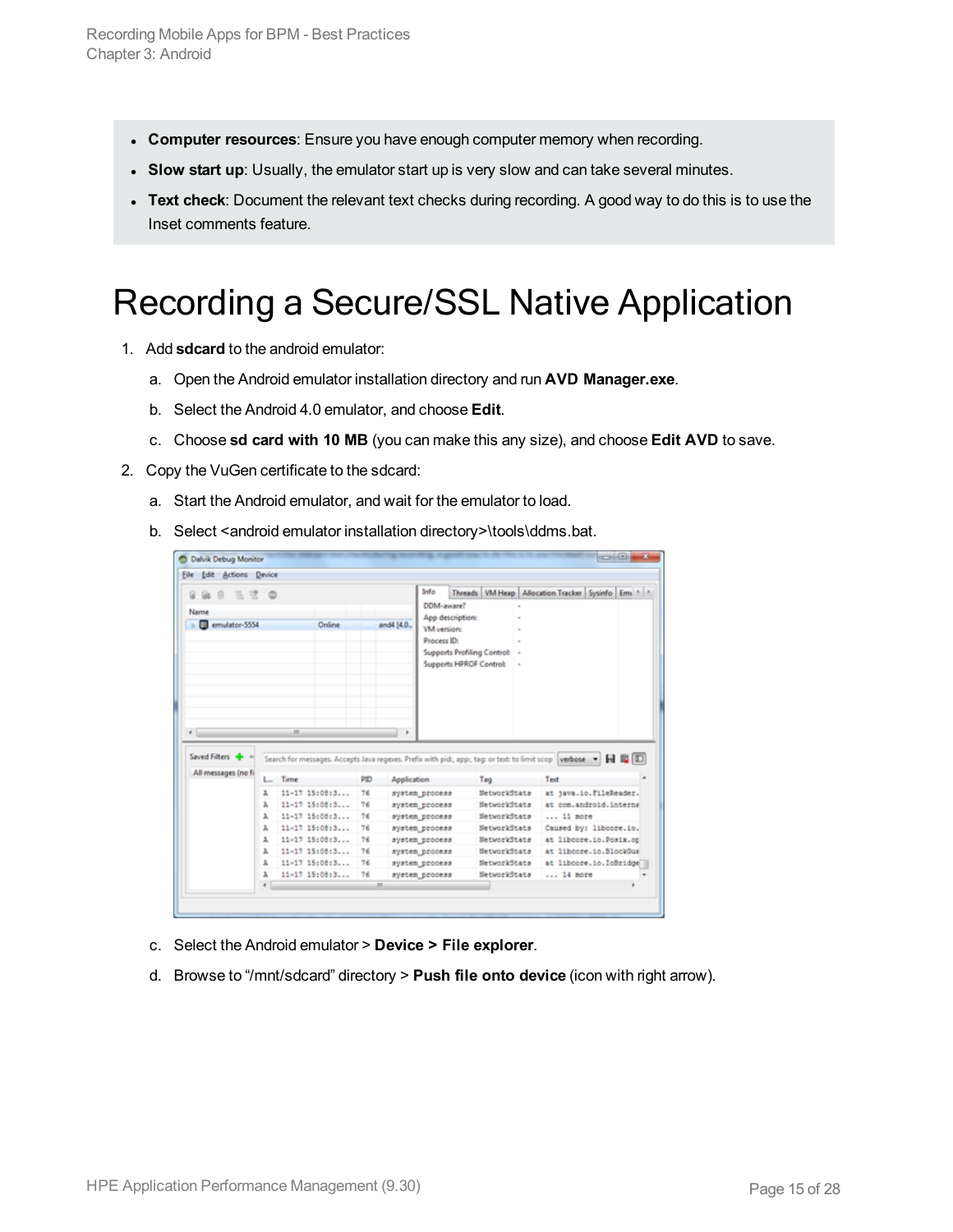| 丽                    |            | ▣<br>$\Box$ | $\mathbf{x}$ |
|----------------------|------------|-------------|--------------|
| 段音<br>- -            |            |             |              |
| Name                 | Size Date  | Time        | $Per^*$      |
| $\blacksquare$ mnt   | 2011-11-17 | 15:07       | drw          |
| asec<br>Ъ<br>−       | 2011-11-17 | 15:07       | drw          |
| obb<br>−<br>b.       | 2011-11-17 | 15:07       | drw          |
| sdcard<br>٠          | 1970-01-01 | 00:00       | $d-$         |
| <b>Car Alan</b><br>Ъ | 2011-11-17 | 12:17       | $d-1$        |
| וס כ<br>Ъ            | 2011-11-17 | 12:17       | $d-$<br>E    |
| Dov<br>r<br>Ъ        | 2011-11-17 | 12:17       | $d-$         |
| <b>THE LOS</b><br>Ъ  | 2011-11-17 | 11:36       | $d -$        |
| <b>I</b> Mo<br>Ъ     | 2011-11-17 | 12:17       | $d-1$        |
| ∐ Mu<br>Ъ            | 2011-11-17 | 12:17       | $d-$         |
| ∐ Not<br>Ъ           | 2011-11-17 | 12:17       | $d-1$        |
| <b>Pict</b><br>Ъ     | 2011-11-17 | 12:17       | $d-$         |
| <b>Poc</b><br>Ъ      | 2011-11-17 | 12:17       | $d-$         |
| <b>Bine</b><br>Ъ     | 2011-11-17 | 12:17       | $d-$         |
| 圖 wpl<br>1344        | 2011-11-17 | 13:38       | $\cdots$     |
| ٠<br>m               |            |             | ٠            |

- e. Choose the certificate: C:\Program Files\Hp\LoadRunner\bin\certs\**wplusCAOnly\_Expiration\_ 2020.crt**, and make sure it is copied to the sdcard (you should see it under /mnt/sdcard/wplusCAOnly\_Expiration\_2020.crt).
- f. In the Android 4.0 emulator, select **Menu > System Settings > Security > Install from sdcard (install certificates from sdcard) > wplusCAOnly\_Expiration\_2020.crt > OK**. (Note that you may be asked to add a PIN code.)



g. To verify the certificate is installed, in the Android 4.0 emulator select **Menu > System Settings > Security > Trusted Credentials > User**. You should see **Mercury Interactive Corp Winsock Plus Protocol Interceptor**.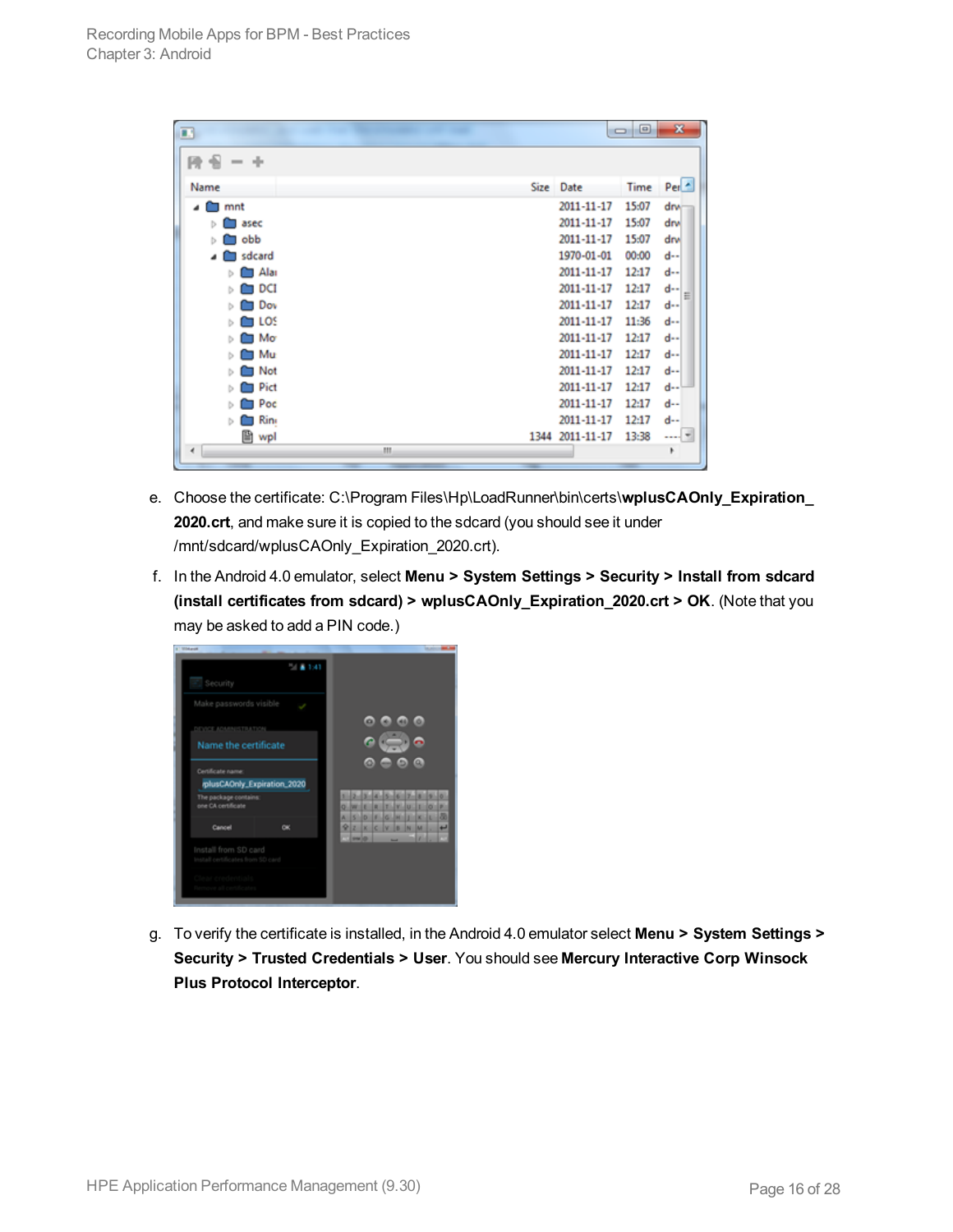| 1 Williams                           | $-148$      |        |            |   |   |                 |    |     |        |   |        |
|--------------------------------------|-------------|--------|------------|---|---|-----------------|----|-----|--------|---|--------|
| Settings                             |             |        |            |   |   |                 |    |     |        |   |        |
| <b>SYSTEM</b>                        | <b>USER</b> |        |            |   |   |                 |    |     |        |   |        |
|                                      |             |        |            | o |   |                 |    |     | ۵      |   |        |
| Mercury Interactive<br>Corp.         |             |        |            |   |   |                 |    |     |        |   |        |
| Winsock Plus Protocol<br>Interceptor |             |        |            |   |   |                 |    |     |        |   |        |
|                                      |             |        |            | Ω |   | <b>ALCOHOL:</b> | в  |     | Q      |   |        |
|                                      |             |        |            |   |   |                 |    |     |        |   |        |
|                                      |             | ٤      | s          | × | ۰ | ×               | ĸ  | ×   | æ      | ø | ø      |
|                                      |             | ۰      | w          | t | × | ۳               | v  | lu  | lı     | o | P.     |
|                                      |             | ×<br>÷ | s<br>z     | ۰ |   | $F$ $G$         | н  | J   | lĸ     | ю | 品<br>ب |
|                                      |             | ю      | sea little | × | c | lv              | lm | lsc | M<br>z |   | ш      |
|                                      |             |        |            |   |   |                 | -  |     |        |   |        |
|                                      |             |        |            |   |   |                 |    |     |        |   |        |
|                                      |             |        |            |   |   |                 |    |     |        |   |        |
|                                      |             |        |            |   |   |                 |    |     |        |   |        |
|                                      |             |        |            |   |   |                 |    |     |        |   |        |

### <span id="page-16-0"></span>Recording a PCAP File on an Android Mobile **Device**

Prerequisites: You must have an Android-based mobile device with **root** permissions.

To record a PCAP file:

- 1. From the Android Market, download the **Shark** app.
- <span id="page-16-1"></span>2. Open the **Shark** app and start recording.

### Troubleshooting

**Problem**: The emulator does not load through VuGen.

#### **Solution**:

- Check the command line arguments are correct.
- Make sure to change the path for the Android emulator so that each folder name is no longer than 8 characters (for example, program files (x86)\**progra~2**).

**Problem**: There is no Internet connection from the emulator.

**Solution**: Check the proxy settings in **Home Screen > Menu > Settings > Wireless & networks > Mobile networks > Access Points Names > Telkila > Proxy**.

**Problem**: The emulator does not record the application through VuGen.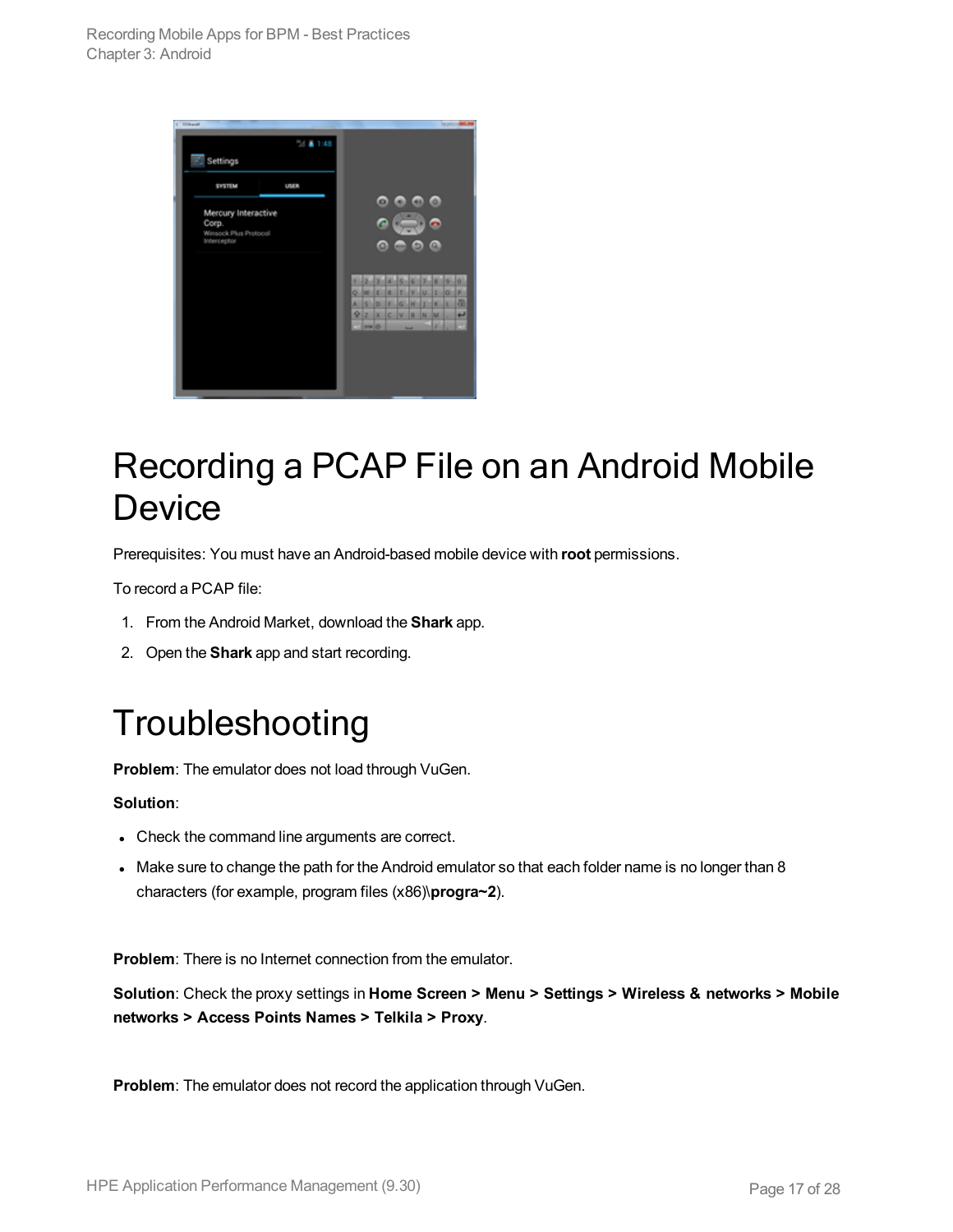**Solution**: If your application is using HTTPS/Secure protocol, see "Recording a Mobile Native [Application"](#page-13-1) on [page](#page-13-1) 14.

**Problem**: When you try recording in VuGen you receive an application login failure, but when you launch the application using AVD Manager or a command line, you can log in successfully.

**Solution**: SSL communication failure; try the following procedure: "Recording a Mobile Native [Application"](#page-13-1) on [page](#page-13-1) 14.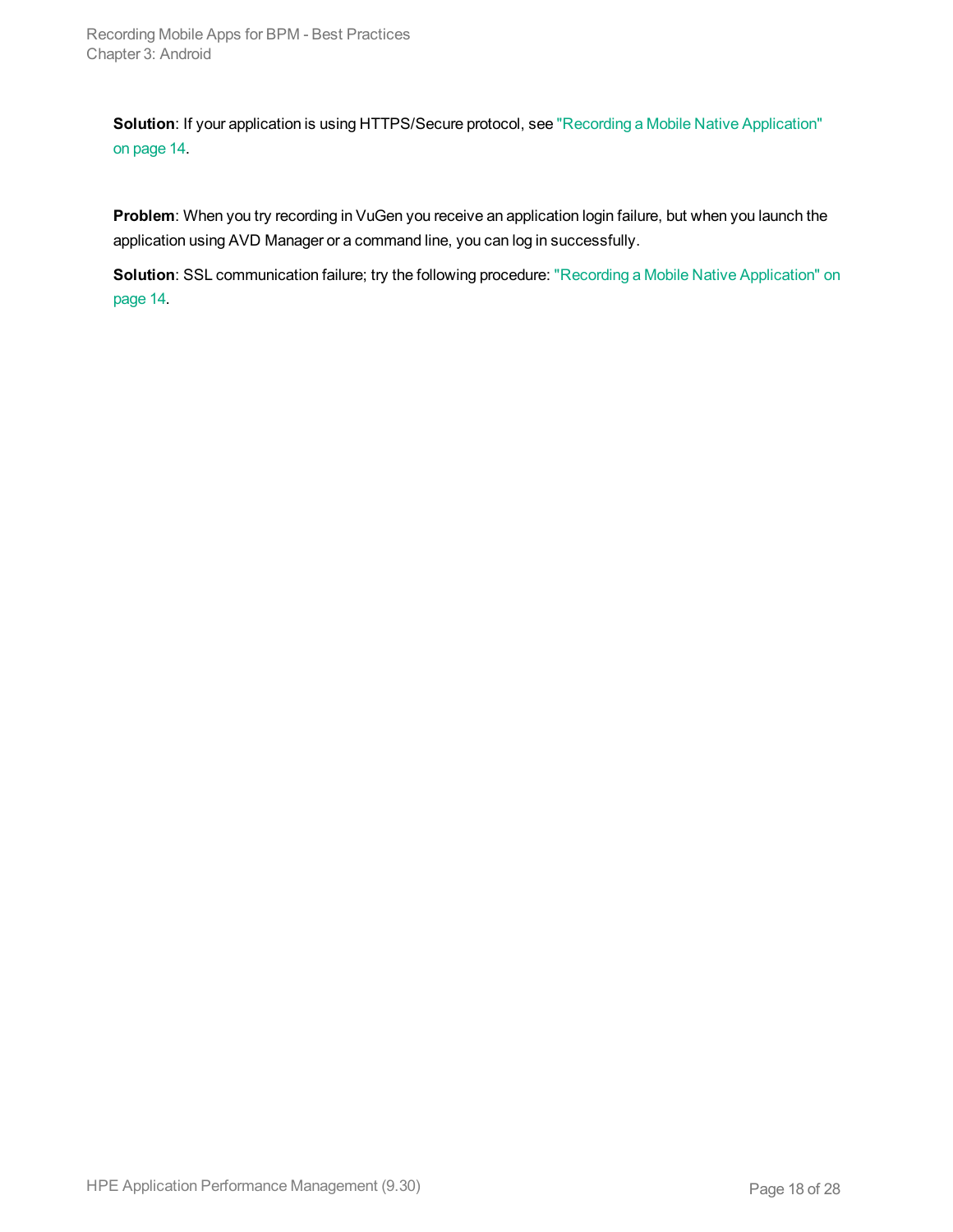## <span id="page-18-1"></span><span id="page-18-0"></span>Chapter 4: iPhone

### Setting up an Ad Hoc Connection on a Windows Working Station

- 1. Make sure the wireless adapter is enabled.
- 2. Select **Network and sharing center > Tasks** and click **Manage wireless networks**.
- 3. Click **Add**.
- 4. Select **Create an ad hoc network** and click **Next**.
- 5. Enter a network name and configure the encryption type and password.
- 6. Click **Turn on Internet Connection sharing**.
- 7. Click **Close**.
- <span id="page-18-2"></span>8. Connect your mobile device to the new ad hoc connection.

## Recording Using an Ad Hoc Connection

- 1. Create an ad hoc connection on your PC as described in "Setting up an Ad Hoc [Connection](#page-18-1) on a [Windows](#page-18-1) Working Station" above, and connect your mobile device to the network.
- 2. Open VuGen.
- 3. Select **Mobile App (HTTP/HTML)**.
- 4. Click **Start Recording**.
- 5. Select the first option: **Record and analyze traffic**.
- 6. Ensure the host URL and port are correct.
- 7. Click **Connect**.
- 8. Select the correct network interface from the **Record network interface** combo box.
- 9. Click **Start Recording**.
- 10. Perform all the actions you want to record on your mobile device.
- 11. Click **Stop Recording**.
- 12. Save the recorded pcap file.
- 13. Click **Next**.
- 14. Select whether to filter by server side or client side, and select the IP by which to filter.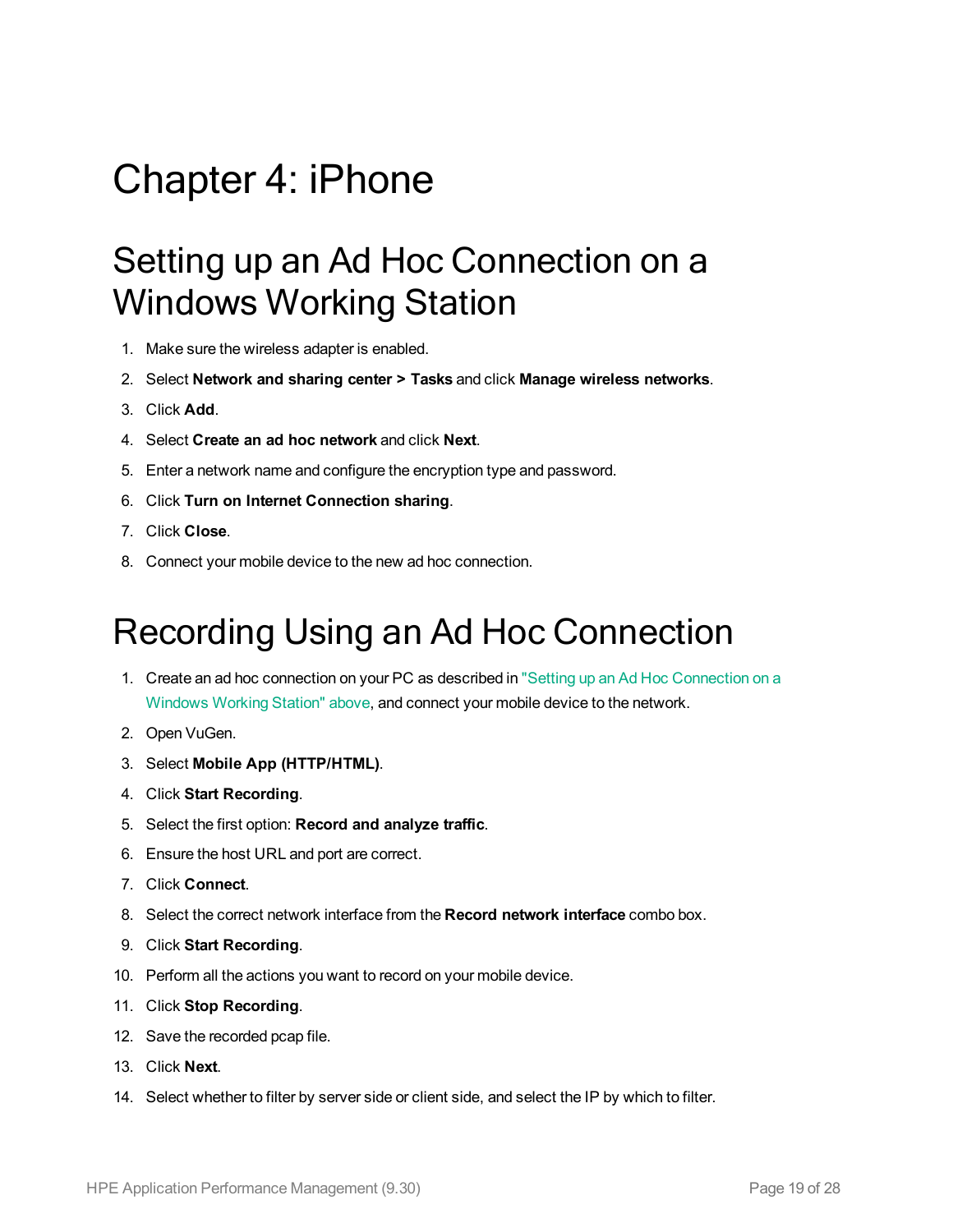- 15. Click **Finish**.
- 16. Select **File > Zip operations > Export to zip file**. We recommend you choose the **Runtime files** option for a smaller script size.
- 17. Enter a name for the script and click **OK**.
- 18. Click **OK** again.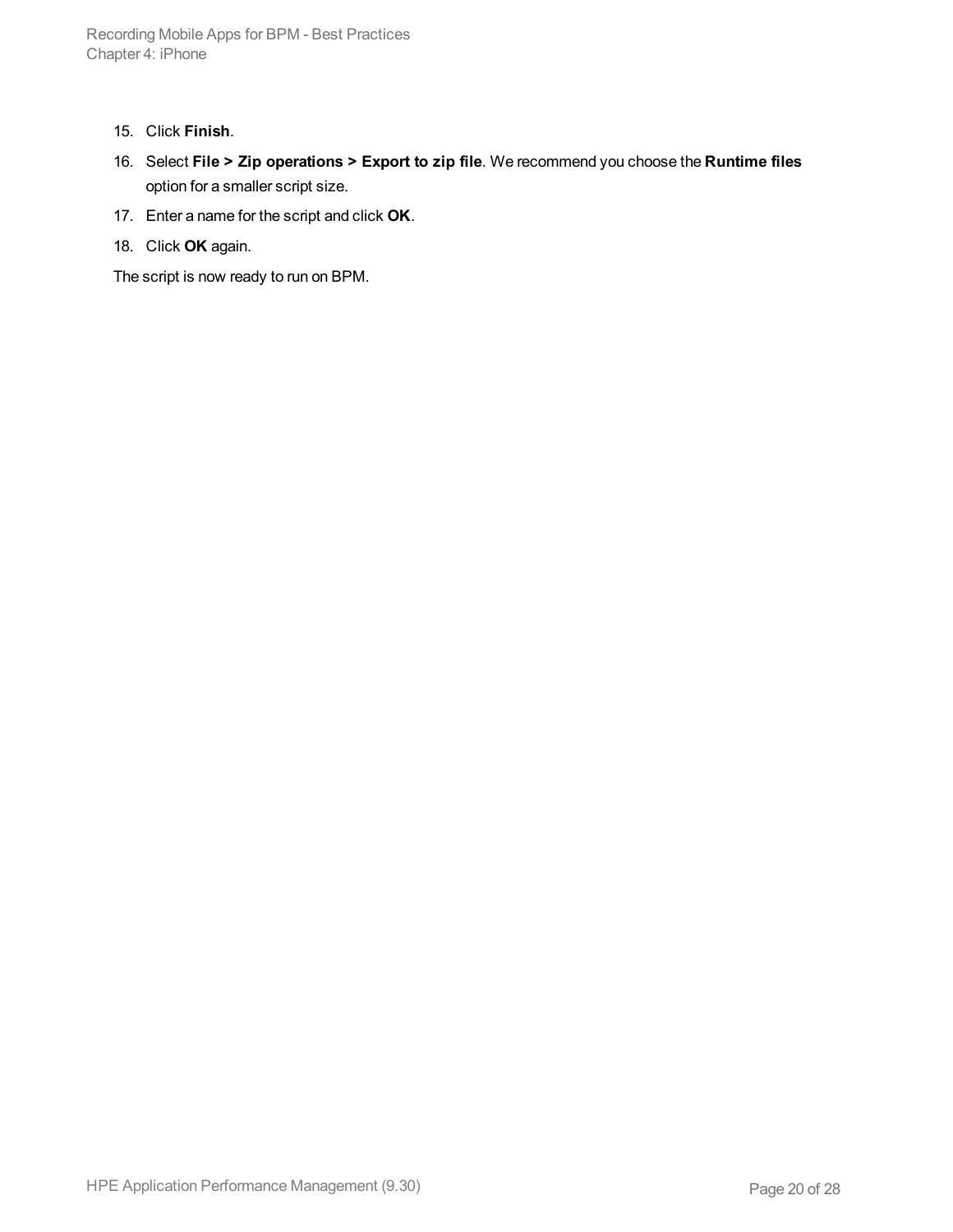# <span id="page-20-0"></span>Chapter 5: Windows Phone 7

## <span id="page-20-1"></span>Installing the Emulator

- 1. Download the Windows Phone 7 development kit from the following link: <http://www.microsoft.com/download/en/details.aspx?id=13890>.
- 2. Follow the on-screen instructions to install.
- 3. If you need to configure a proxy, see [http://msdn.microsoft.com/en-us/library/ff754351](http://msdn.microsoft.com/en-us/library/ff754351(v=vs.92).aspx#BKMK_ConfigProxy) [\(v=vs.92\).aspx#BKMK\\_ConfigProxy](http://msdn.microsoft.com/en-us/library/ff754351(v=vs.92).aspx#BKMK_ConfigProxy).

## <span id="page-20-2"></span>Running the Emulator

To run the emulator, perform one of the following:

• From the Windows Phone Developer Tools menu, select **Windows Phone 7 Emulator**.

OR

- From a command line:
- 1. Navigate to where you installed the development kit (default is **C:\Program Files (x86)\Microsoft SDKs**).
- 2. Navigate to the folder **\Windows Phone\v7.0\Tools\XDE Launcher\**.
- <span id="page-20-3"></span>3. Run the command **XdeLauncher "Windows Phone 7" "Windows Phone 7 Emulator"**.

### Recording a Native Mobile Application with VuGen

- 1. Open VuGen and create a new virtual user (**File > New**).
- 2. Select **Mobile App (HTTP/HTML)**, and click **Start Recording**.
- 3. Select **Record Emulator** and configure the following parameters:
	- **Emulator to record**: Set the path to the **xdeLauncher.exe** file in the windows SDK folder
	- <sup>l</sup> **Command line**: Add any command line arguments that are required to run the emulator. Default settings are: "Windows Phone 7" "Windows Phone 7 Emulator"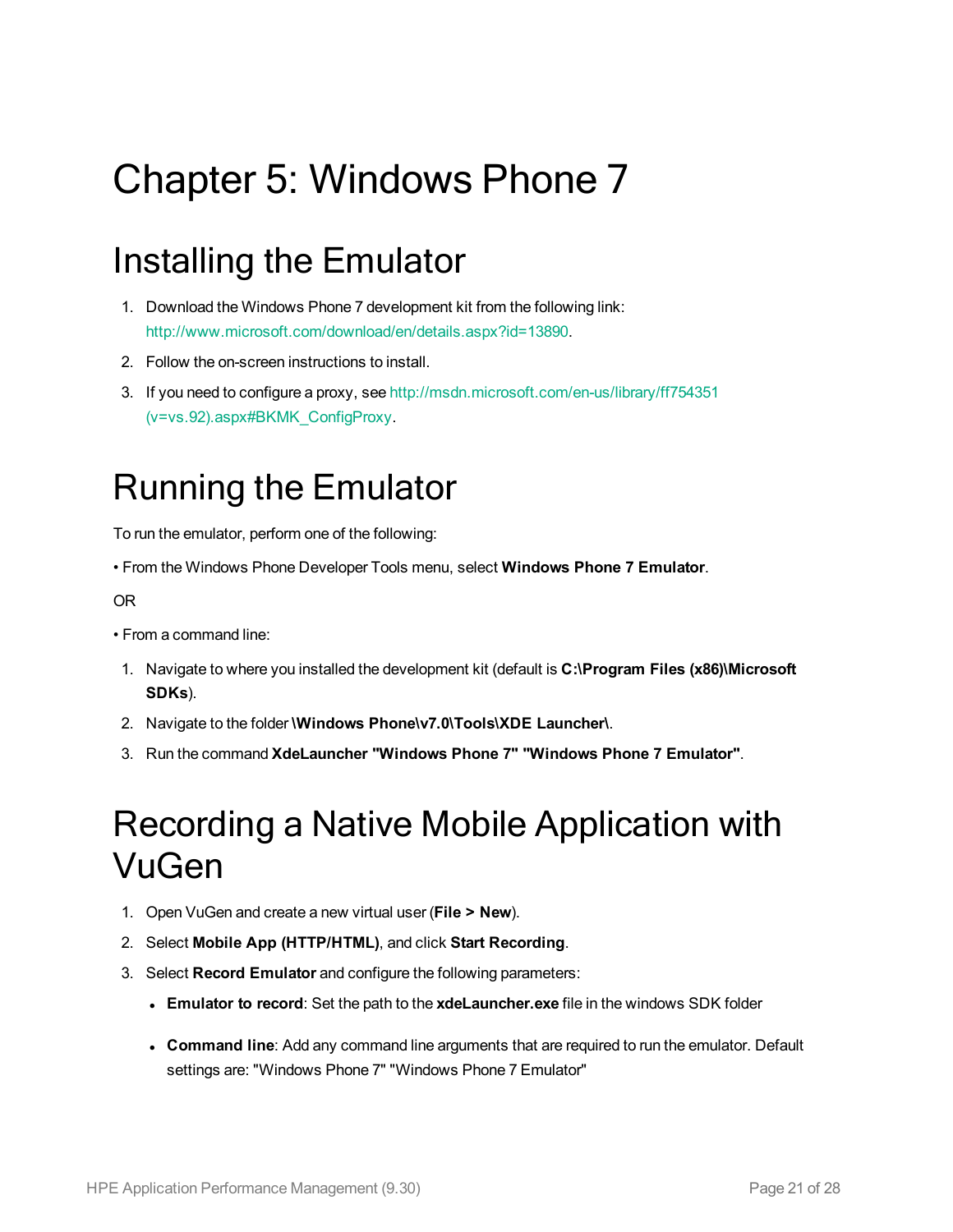- <sup>l</sup> **Working directory**: Set the path to the directory in whcih the **xdeLauncher.exe** is located. The default path is: C:\Program Files (x86)\Microsoft SDKs\Windows Phone\v7.0\Tools\XDE Launcher\.
- 4. Click **Finish.**
- 5. The Windows Phone 7 starts. Open your native app and perform the actions you want to record.
- 6. When you have recorded all the actions, go to VuGen and click **Stop**.
- 7. Select **File > Zip operations > Export to zip file**. We recommend you choose the **Runtime files** option for a smaller script size.
- 8. Enter a name for the script and click **OK**.
- 9. Click **OK** again.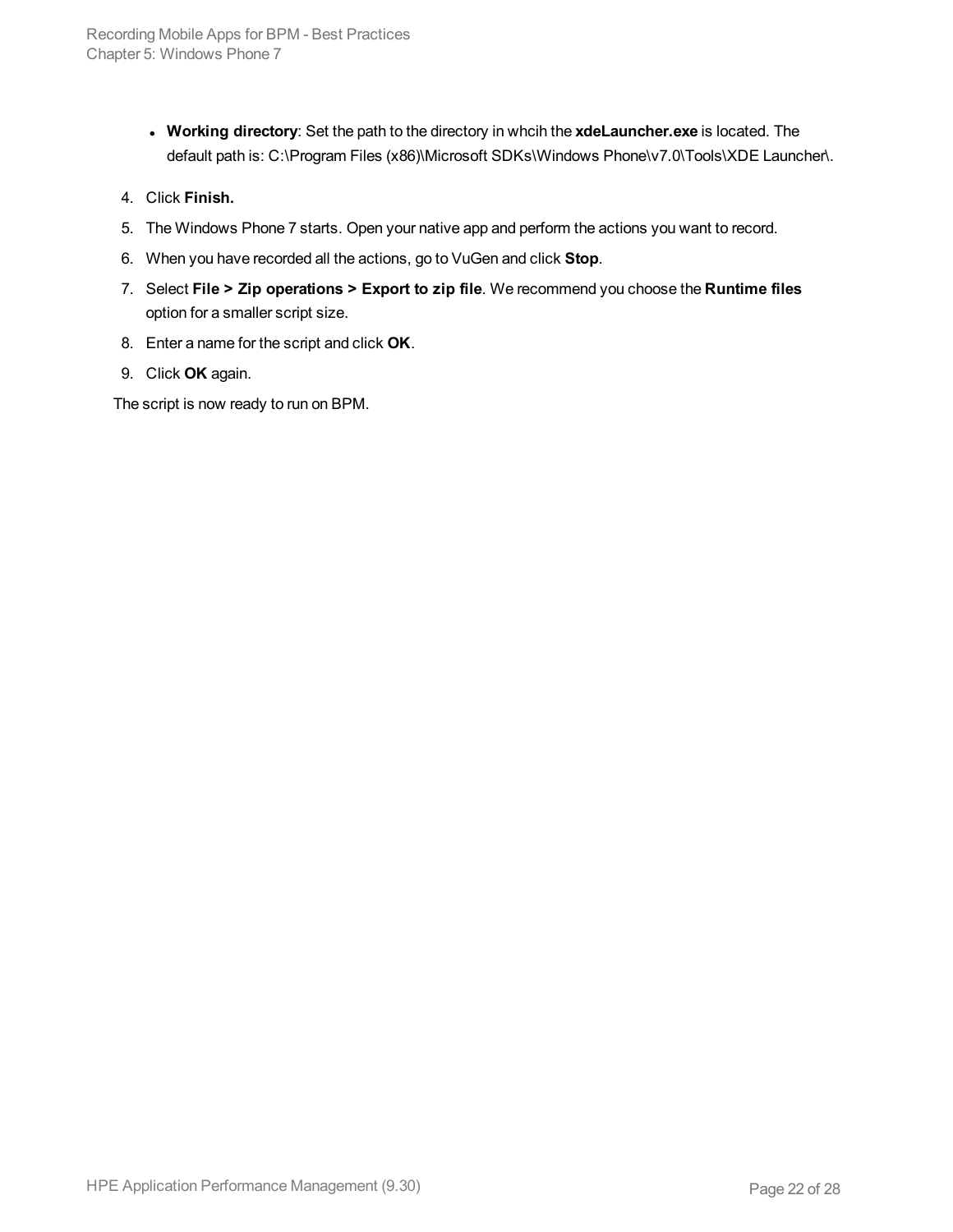# <span id="page-22-0"></span>Chapter 6: Blackberry

## <span id="page-22-1"></span>Installing the BlackBerry Emulator

- 1. Access the following link and select the phone model you want to emulate: <http://us.blackberry.com/developers/resources/simulators.jsp>.
- <span id="page-22-2"></span>2. Follow the on-screen instructions to install.

## Recording a Native Mobile Application with VuGen

- 1. Open VuGen and create a new virtual user (**File > New**).
- 2. Select **Mobile App (HTTP/HTML)**, and click **Start Recording**.
- 3. Select **Record Emulator** and configure the following parameters:
	- <sup>l</sup> **Emulator to record**: Set the path to the emulator executable file in the BlackBerry emulator directory (for 9800, the default path is **C:\Program Files (x86)\Research In Motion\BlackBerry Smartphone Simulators 6.0.0\6.0.0.534 (9800)\9800.bat**).
	- <sup>l</sup> **Command line**: Add any command line arguments that are required to run the emulator (for 9800 there are no required arguments).
	- **Working directory**: Set the path to the directory in which the **xdeLauncher.exe** is located. The default path for 9800 is **C:\Program Files (x86)\Research In Motion\BlackBerry Smartphone Simulators 6.0.0\6.0.0.534 (9800)\**.
- 4. Click **Finish.**
- 5. The BlackBerry emulator starts. Open your native app and perform the actions you want to record.
- 6. When you have recorded all the actions, go to VuGen and click **Stop**.
- 7. Select **File > Zip operations > Export to zip file**. We recommend you choose the **Runtime files** option for a smaller script size.
- 8. Enter a name for the script and click **OK**.
- 9. Click **OK** again.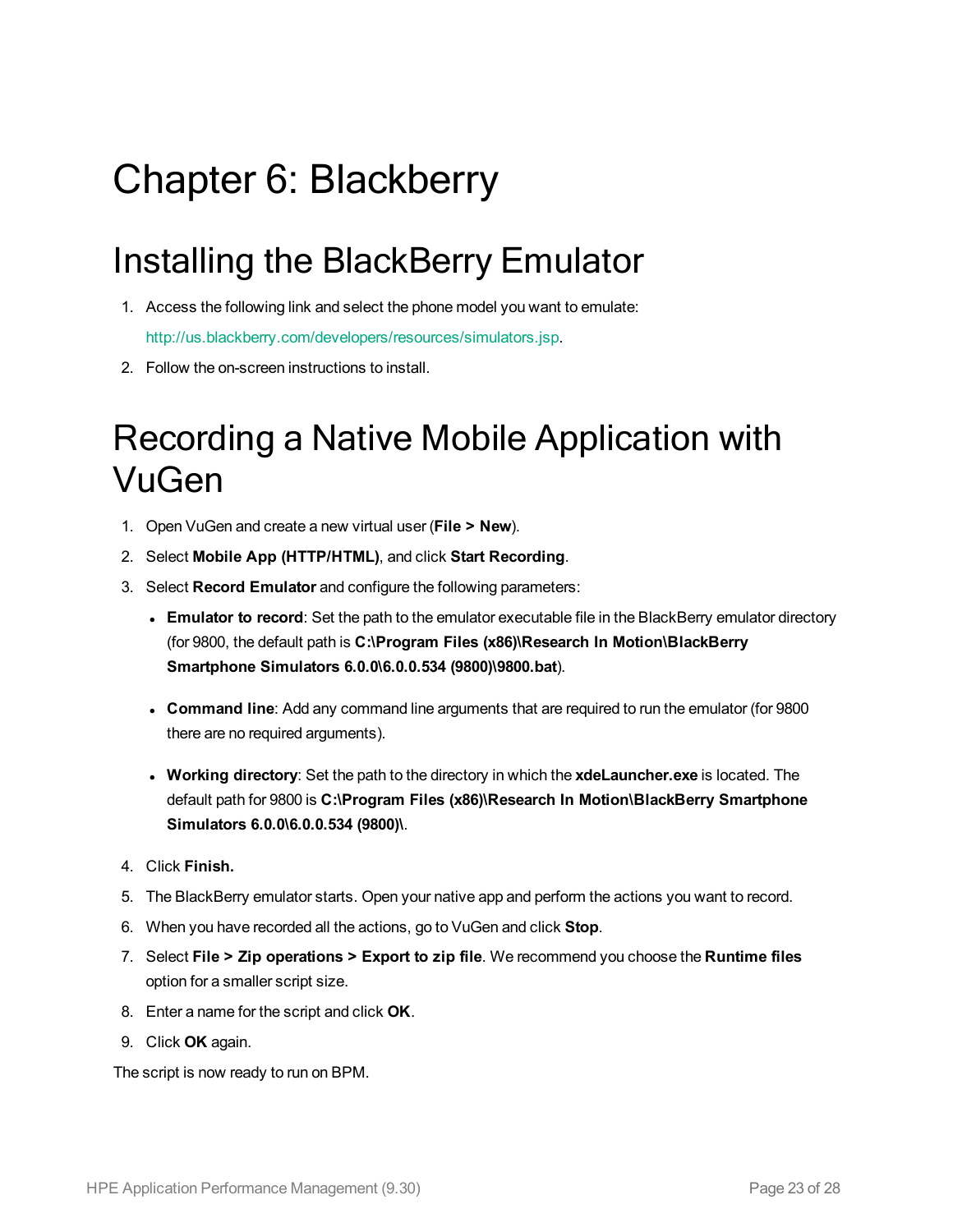# <span id="page-23-1"></span><span id="page-23-0"></span>Chapter 7: WebOS

### Recording a Native Mobile Application with VuGen

Prerequisites:

- VuGen
- WebOS emulator with Internet access
- Oracle VirtualBox

To record a native mobile application:

- 1. Open VuGen and create a new virtual user (**File > New**).
- 2. Select **Mobile App (HTTP/HTML)**, and click **Start Recording**.
- 3. Select **Record Emulator** and configure the following parameters:
	- <sup>l</sup> **Emulator to record**: Set the path to the emulator executable file in the BlackBerry emulator directory (the default path is **C:\Program Files (x86)\HP webOS\SDK\bin\palm-emulator.bat**).
	- **Command line**: Add any command line arguments that are required to run the emulator (for WebOS there are no required arguments).
	- **Working directory**: Set the path to the directory in which the **xdeLauncher.exe** is located. The default path for WebOS is **C:\Program Files (x86)\HP webOS\SDK\bin\**.
- 4. Click **Finish.**
- 5. The WebOS emulator starts. Open your native app and perform the actions you want to record.
- 6. When you have recorded all the actions, go to VuGen and click **Stop**.
- 7. Select **File > Zip operations > Export to zip file**. We recommend you choose the **Runtime files** option for a smaller script size.
- 8. Enter a name for the script and click **OK**.
- 9. Click **OK** again.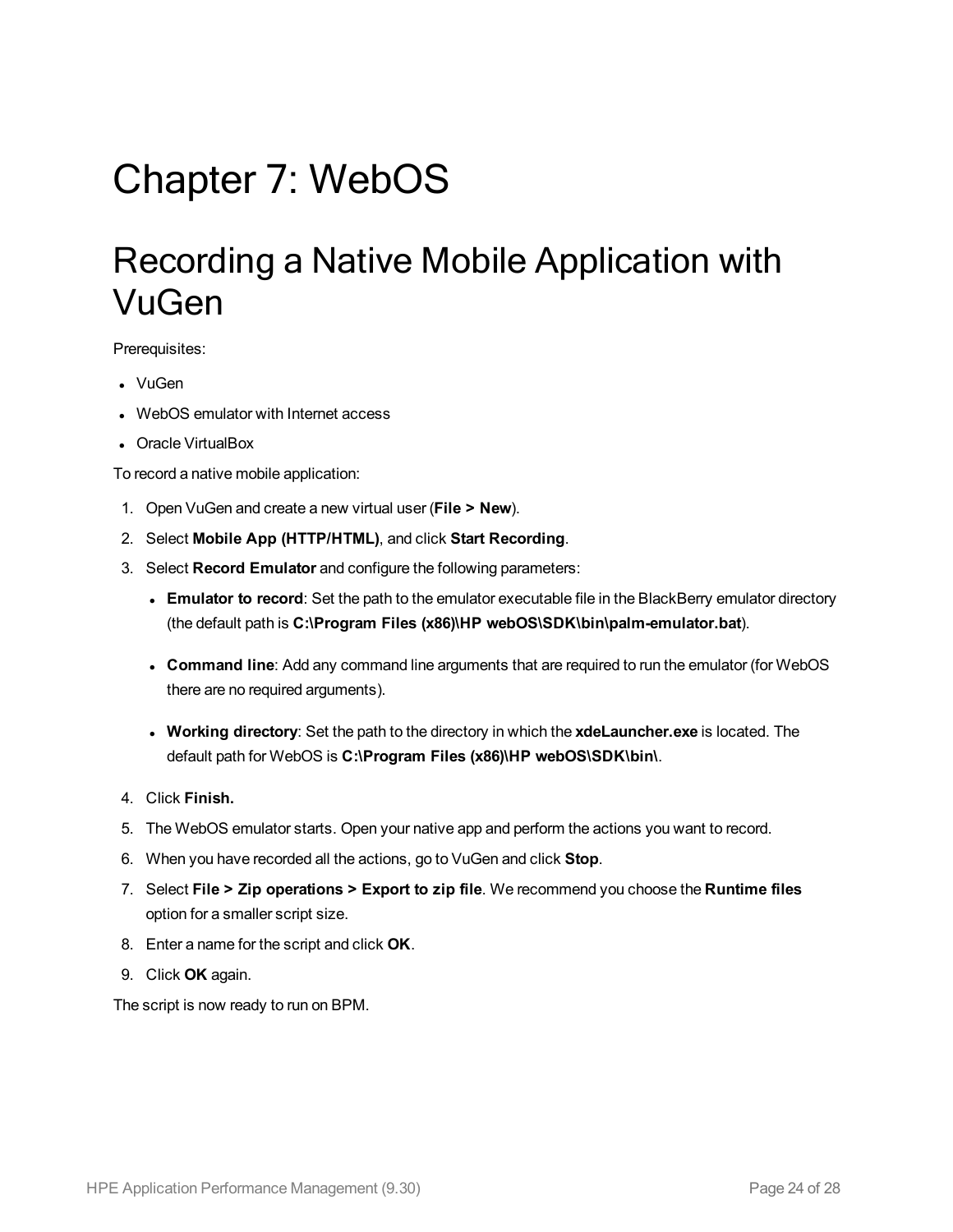# <span id="page-24-0"></span>Chapter 8: Creating a Script from a PCAP File

#### **Creating PCAP on the server side:**

- When your application is in testing mode, you can install a sniffer on the application's server machine and capture the entire traffic between the server and different clients.
- By filtering a different mobile device IP each time, you can create different pcaps for each mobile device.

#### **Creating PCAP on the client side**

- You can install sniffers on different mobile devices machines and then capture the traffic between the mobile device and the server.
- <span id="page-24-1"></span><sup>l</sup> Once a pcap file is ready,use the following instructions to create a VuGen script from pcap.

### How to Create a Script from a PCAP File

- 1. Open VuGen and select **Mobile App (HTTP/HTML)**.
- 2. Click **Start Recording**.
- 3. Select **Analyze traffic**.
- 4. Browse to where you saved your pcap file and select it.
- 5. Select whether to filter by server side or client side, and select the IP by which to filter.
- 6. Click **Finish**.
- 7. Select **File > Zip operations > Export to zip file**. We recommend you choose the **Runtime files** option for a smaller script size.
- 8. Enter a name for the script and click **OK**.
- 9. Click **OK** again.

The script is now ready to run on BPM.

**Tip:** Use one pcap file per transaction, and then copy it to one script according to the flow you want to measure.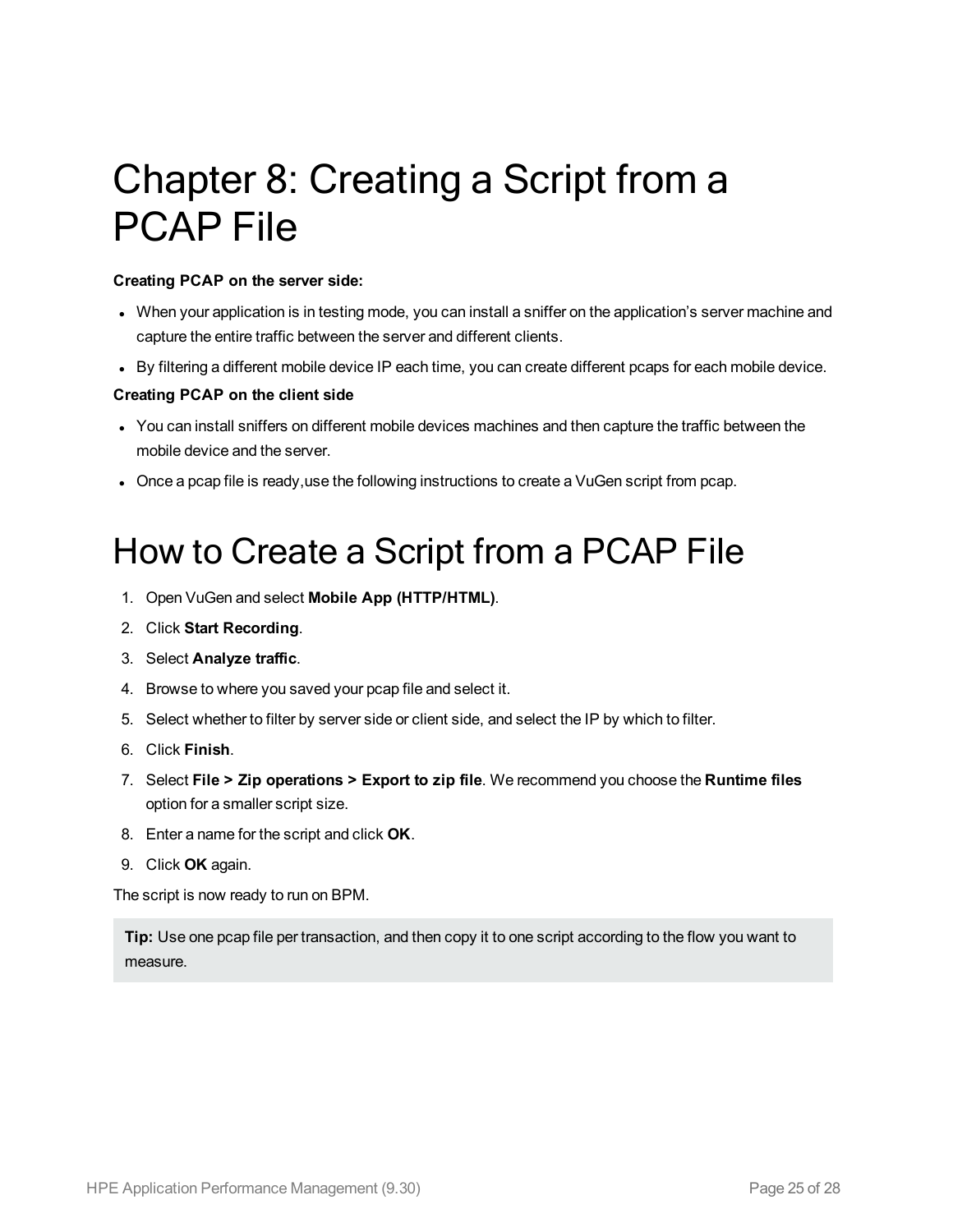# <span id="page-25-1"></span><span id="page-25-0"></span>Chapter 9: TruClient

### Recording Mobile TruClient with VuGen

Prerequisites:

- VuGen
- $\bullet$  Proxy IP/URL (if you are using a proxy)

To record:

- 1. Open VuGen and create a new virtual user (**File > New**).
- 2. Select **Mobile 'TruClient'**, and click **Develop Script**.
- 3. If you are using a proxy, ensure you also set it in the **Recording Options**:
	- a. In VuGen, select **Tools > TruClient General Settings**.
	- b. Add the proxy settings to the **Automatic Proxy Configuration**.
- 4. Select a mobile device from the list.
- 5. Change the resolution, if necessary.
- 6. Click **OK**.
- 7. The browser loads. Use it to perform the actions you want to record.
- 8. Click **Stop**.
- 9. Select **File > Zip operations > Export to zip file**. We recommend you choose the **Runtime files** option for a smaller script size.
- 10. Enter a name for the script and click **OK**.
- 11. Click **OK** again.

The script is now ready to run on BPM.

For more information, refer to **Virtual User Generator > Help > Mobile Documentation**.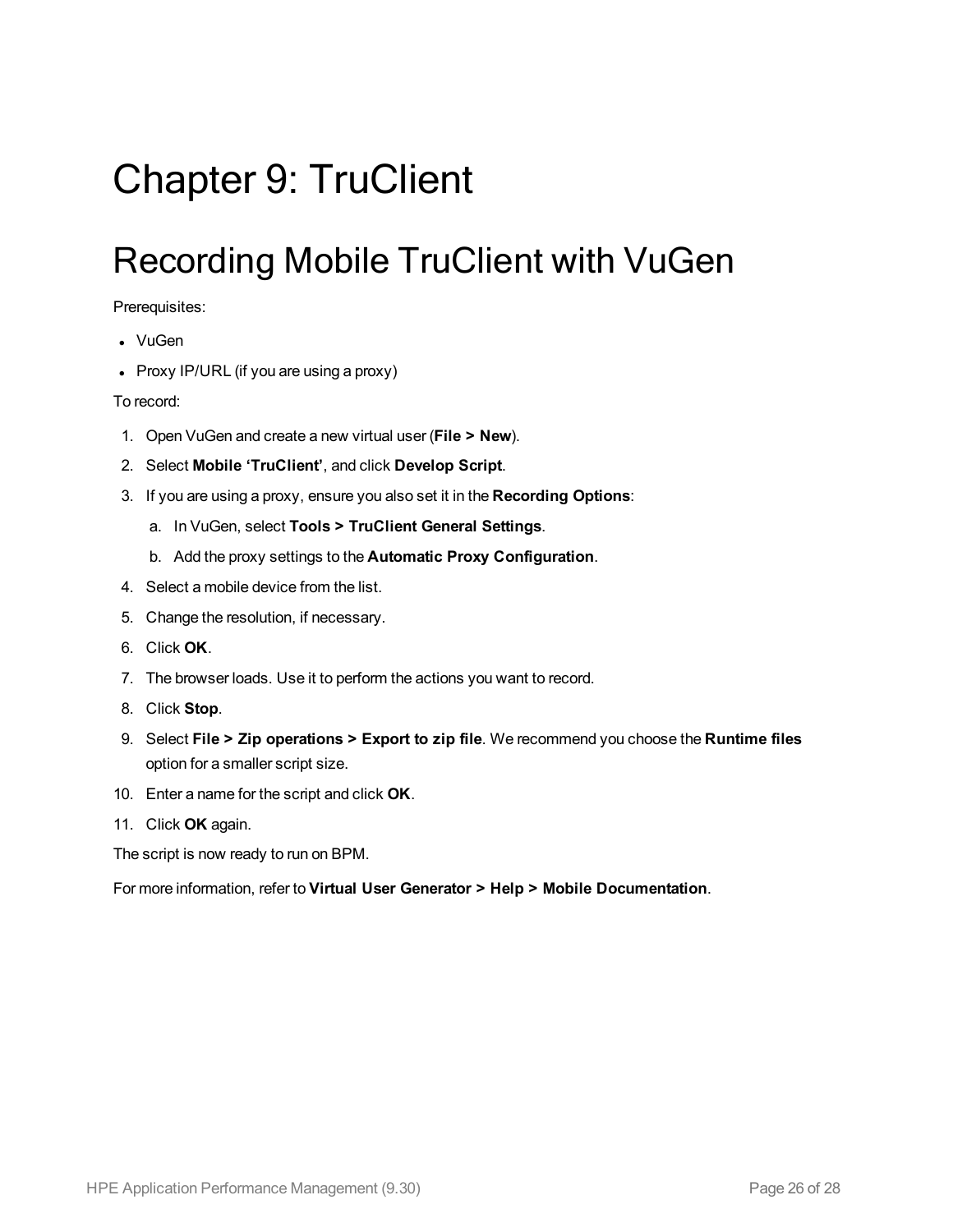# <span id="page-26-0"></span>Chapter 10: Proxy Recording

In LoadRunner v11.52, a new proxy recording mode was provided. This feature provides a new approach for users to record web applications. It does not require installing any client on mobile devices, so it is particularly suitable for recording mobile applications. It can also be used for desktop operating systems on which VuGen cannot be installed, such as Linux, Mac OS, and so on.

For more details, see:

[http://h30499.www3.hp.com/t5/HP-LoadRunner-and-Performance/Use-Proxy-Recording-in-LoadRunner-11-](http://h30499.www3.hp.com/t5/HP-LoadRunner-and-Performance/Use-Proxy-Recording-in-LoadRunner-11-52-for-Mobile-Applications/ba-p/6152483) [52-for-Mobile-Applications/ba-p/6152483.](http://h30499.www3.hp.com/t5/HP-LoadRunner-and-Performance/Use-Proxy-Recording-in-LoadRunner-11-52-for-Mobile-Applications/ba-p/6152483)